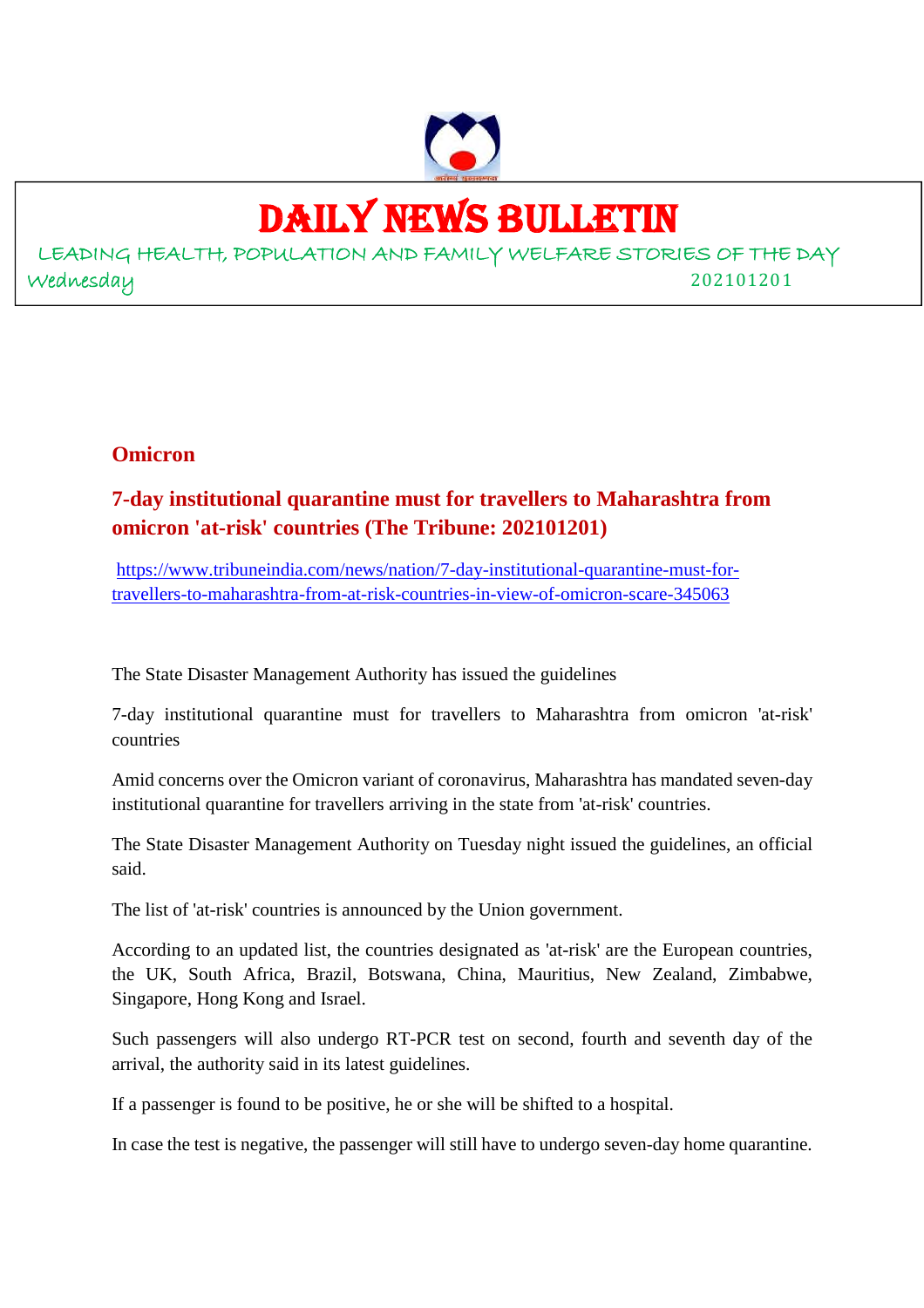Passengers from other than 'at-risk' countries will have to undergo compulsory RT-PCR test at the airport. Even if found negative, they will have to undergo 14-day home quarantine.

If found positive, the patient would be shifted to a hospital, the guidelines added.

While no cases of Omicron have been reported so far in India, Union Health Secretary Rajesh Bhushan on Tuesday advised states not to let their guard down and keep a strict vigil on the international passengers coming to the country through various airports, ports and land border crossings. PTI

### **Active Covid cases**

### **Active Covid cases in country below one lakh after a year and a half (The Tribune: 202101201)**

https://www.tribuneindia.com/news/nation/active-covid-cases-in-country-below-one-lakhafter-a-year-and-a-half-345069

The daily rise in new coronavirus infections has been below 20,000 for 54 straight days

Active Covid cases in country below one lakh after a year and a half

Photo for representation purposes. Tribune

India added 8,954 new coronavirus infections taking the total tally of Covid cases to 3,45,96,776, while the active cases were recorded at less than a lakh after 547 days, according to the Union Health Ministry data updated on Wednesday.

The death toll climbed to 4,69,247 with 267 fresh fatalities, according to the data updated at 8 am.

The daily rise in new coronavirus infections has been below 20,000 for 54 straight days and less than 50,000 daily new cases have been reported for 156 consecutive days now.

The active cases declined to 99,023 comprising 0.29 per cent of the total infections, the lowest since March 2020, while the national Covid recovery rate has improved to 98.36 per cent, the highest since March 2020, the ministry said.

A decrease of 1,520 cases has been recorded in the active Covid caseload in a span of 24 hours.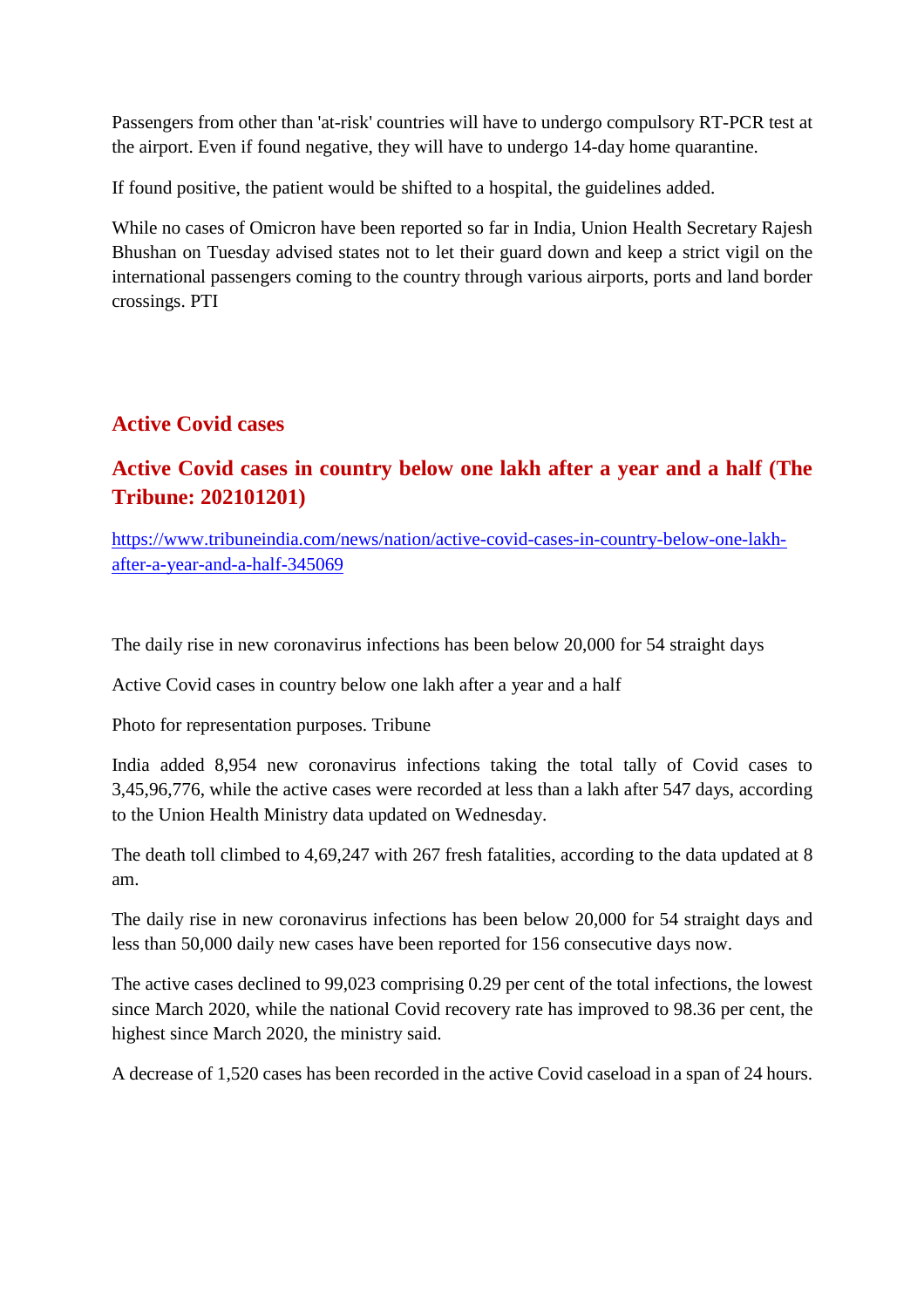### **New Covid-19 variant Omicron**

### **Top UK scientist says new Covid-19 variant Omicron not a disaster, vaccination likely to protect (The Tribune: 202101201)**

https://www.tribuneindia.com/news/health/top-uk-scientist-says-new-covid-19-variantomicron-not-a-disaster-vaccination-likely-to-protect-343469

'New variant may end up causing no more than runny noses and headaches in those who have been vaccinated'

Top UK scientist says new Covid-19 variant Omicron not a disaster, vaccination likely to protect

The new potentially highly-transmissible variant of Covid-19, named Omicron by the WHO, is not a disaster as vaccines are still likely to protect against the serious disease from it, a UK scientist, who advises the government, said on Saturday.

Professor Calum Semple, a microbiologist from the UK government's Scientific Advisory Group for Emergencies (SAGE), struck a note of caution on the worldwide headlines around the new B.1.1.529 variant detected in South Africa.

The UK imposed travel restrictions on six southern African countries – South Africa, Botswana, Lesotho, Eswatini, Zimbabwe and Namibia – as health authorities said that they are investigating the "most significant variant" which could be potentially more infectious and vaccine-resistant.

"This is not a disaster, and the headlines from some of my colleagues saying 'this is horrendous' I think are hugely overstating the situation," Professor Semple told the BBC.

"Immunity from vaccination is still likely to protect you from severe disease. You might get a snuffle or a headache or a filthy cold but your chance of coming into hospital, or intensive care or sadly dying are greatly diminished by the vaccine and still will be going into the future," he said.

The new Omicron variant was first reported to the World Health Organisation (WHO) from South Africa on Wednesday and has also been identified in Botswana, Belgium, Hong Kong and Israel.

Countries around the world are currently racing to introduce travel bans and restrictions on southern African countries in an effort to contain Omicron's spread.

Semple said that while it may not be possible to stop the variant coming to the UK, it is still important to delay its arrival.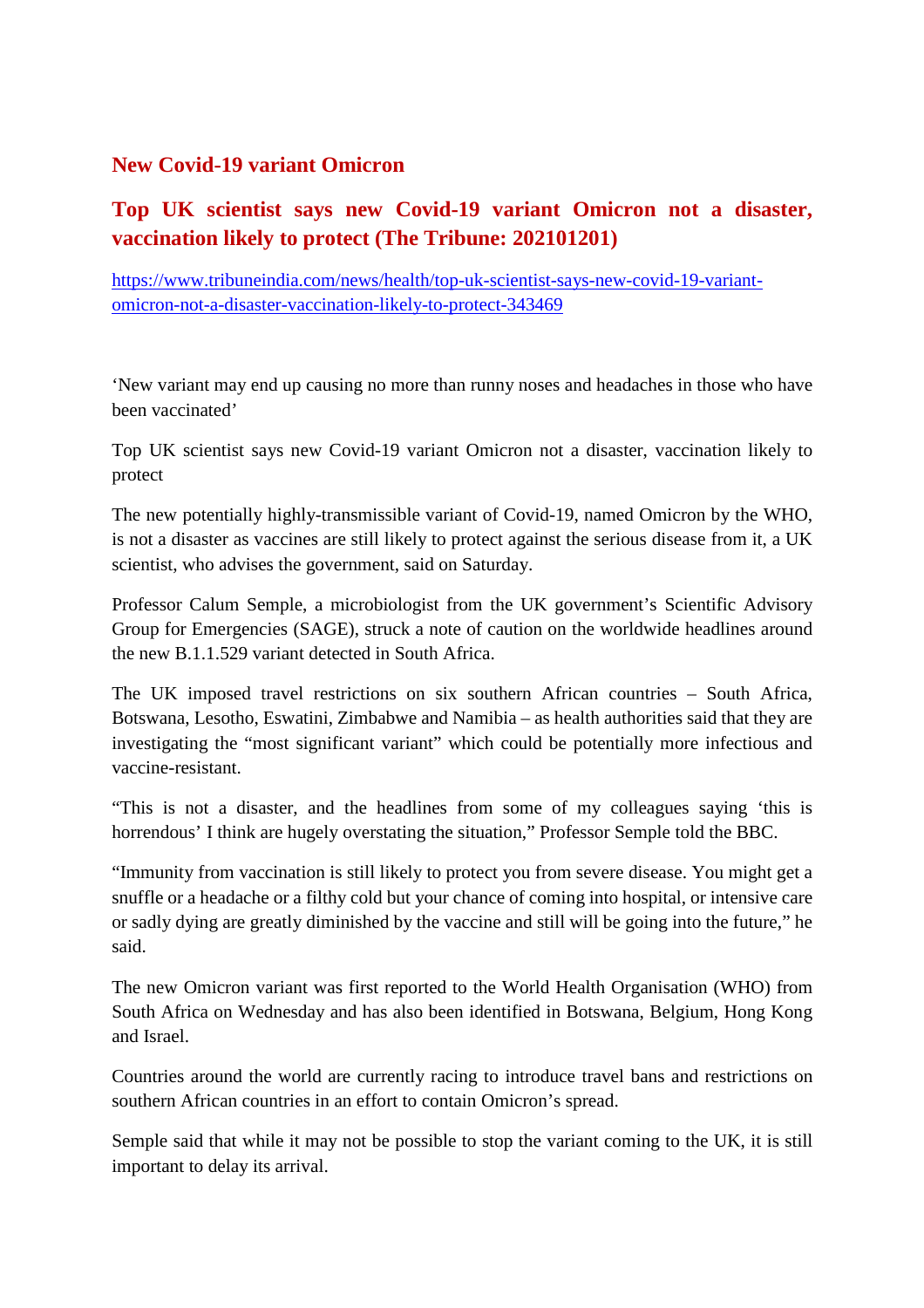"If you can slow the virus coming into your country, it gives you more time for your booster campaign to get ahead of it. It also gives the scientists longer to understand more about the virus in case there is anything we really should be worrying about," he said.

Meanwhile, a vaccine expert believes it is "extremely unlikely" that the new Omicron variant will trigger a major new wave of the Covid-19 pandemic in the UK.

Professor Andrew Pollard, the director of the Oxford Vaccine Group, said it is "too early" to be certain whether the new variant will be able to evade current vaccinations, something unlikely to be known for up to three weeks.

But he said that most of the mutations in Omicron are in the same parts of the spike protein as those in the other variants that have emerged.

"At least from a speculative point of view, we have some optimism that the vaccine should still work against a new variant for serious disease, but really we need to wait several weeks to have that confirmed. It's extremely unlikely that a reboot of a pandemic in a vaccinated population like we saw last year is going to happen," said Professor Pollard.

England's Chief Medical Officer, Professor Chris Whitty, told a local government panel that he remained more concerned about the risks posed by existing variants, describing the Delta epidemic as "undoubtedly the principal thing we need to concern ourselves with between now and Christmas".

"We've always known that new variants would crop up from time to time… but there's an awful lot we don't know and I think it's probably not terribly helpful to speculate," he said.

Sir John Bell, one of the government's most senior advisers on vaccines, said that the new variant may end up causing no more than "runny noses and headaches" in those who have been vaccinated.

Sir John, the Regius Professor of Medicine at the University of Oxford, said while the new variant might evade antibodies, it would be less likely to escape T-cells and other parts of the immune system that provide broader protection.

"You could still have a highly infectious virus that scoots around and causes lots of trouble, but causes lots of, you know, runny noses and headaches but doesn't put people into hospital. Honestly, you could live with that, I think," he said.

Meanwhile, pharmaceutical majors behind some of the key COVID-19 vaccines have expressed confidence that they will be able to rapidly adapt their jabs if the Omicron variant spreads.

Pfizer and BioNTech said they expect "to be able to develop and produce a tailor-made vaccine against that variant in approximately 100 days, subject to regulatory approval".

Moderna said it has advanced a "comprehensive strategy to anticipate new variants of concern" since early 2021 – including three levels of response if the immunity offered by its jabs wanes.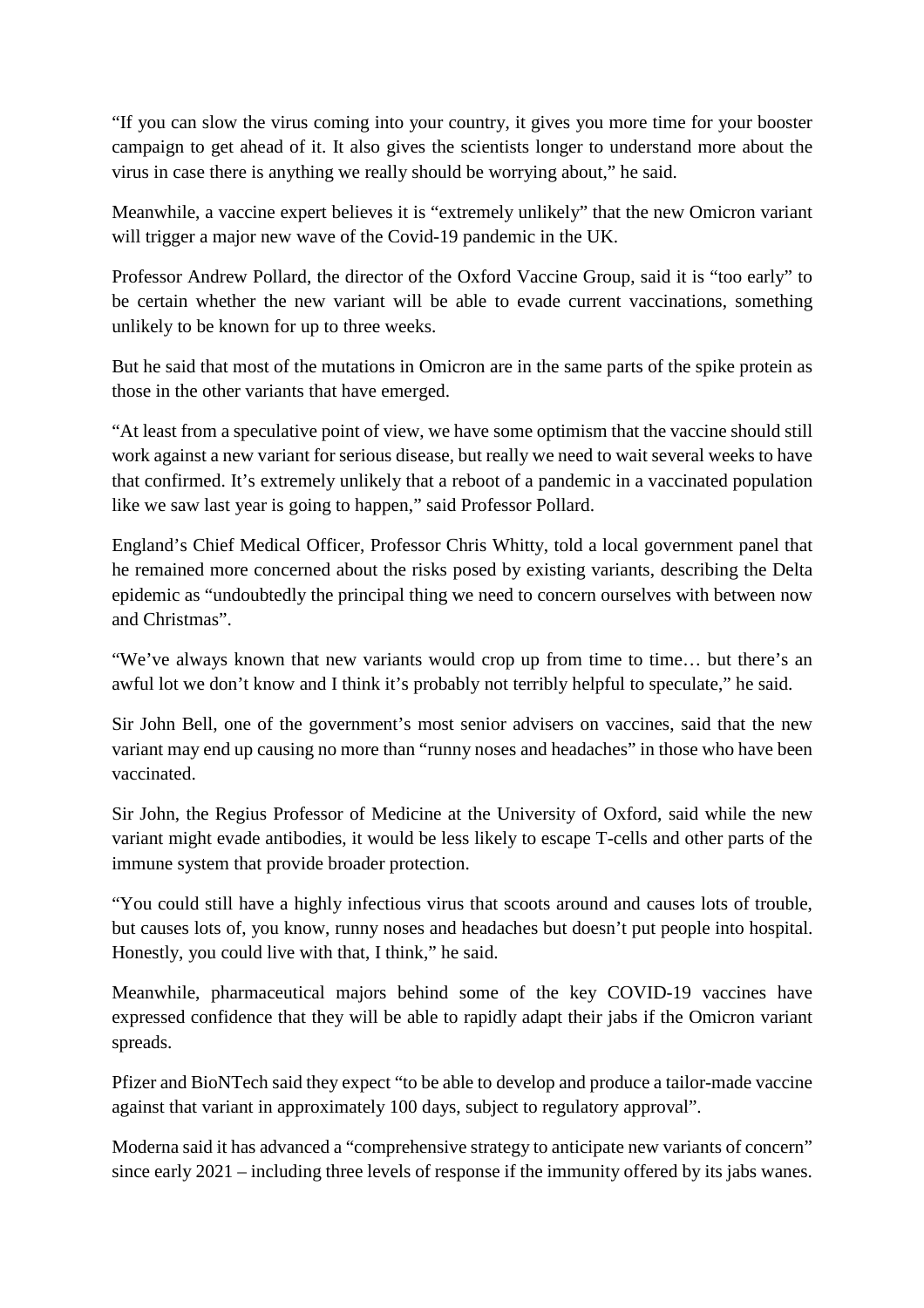Meanwhile, Novavax added it has already started creating a COVID-19 vaccine based on the known genetic sequence of B.1.1.529 "and will have it ready to begin testing and manufacturing within the next few weeks"

It comes as the UK's official figures revealed another day of high daily coronavirus cases, with 50,091 COVID infections and 160 deaths recorded on Friday. PTI

### **Pollution**

### **No action on pollution**

### **Meetings, directions have led to no improvement (The Tribune: 202101201)**

https://www.tribuneindia.com/news/editorials/no-action-on-pollution-344877

No action on pollution

Picture for representational purpose only.

The Supreme Court, hearing a petition concerning the alarming level of air pollution in Delhi, has come to the conclusion that the efforts of various governments and government agencies in curbing pollution have amounted to nothing. A Supreme Court Bench on Monday noted that the Central government had 'good' intentions in issuing directions to Delhi, Punjab, Haryana and Uttar Pradesh to reduce air pollution, but 'the implementation is zero'. This opinion would be shared by the residents of Delhi and National Capital Region, who have been gasping for breath even as the Air Quality Index (AQI) reading has been regularly exceeding 350 and touching 400, denoting very poor to severe conditions—particularly dangerous for residents who are ill or old.

Two weeks ago, the apex court had directed the Commission for Air Quality Management (CAQM) to hold an urgent meeting with the governments of Delhi, Uttar Pradesh, Haryana and Punjab to discuss the terrible air quality in the Capital. The meeting was held, ideas were exchanged, directions issued to the governments and departments concerned — and, as the court observed, nothing seems to have been done on the ground. Indeed, the Solicitor General admitted that 'we have asked them (governments) to comply since several months'. This suggests that the governments and agencies are not really giving due importance to the lifethreatening levels of air pollution in Delhi, and that even the directions of the court are being ignored or not followed completely.

The Supreme Court has directed the region's governments to file reports on steps taken by them to comply with the directions of CAQM, and also warned that in case of non-compliance, the court could appoint an independent task-force on the issue. From the observations by the highest court, it would appear that all the meetings held over the last few weeks and the directions by various governments are part of a seasonal charade, during which they wait for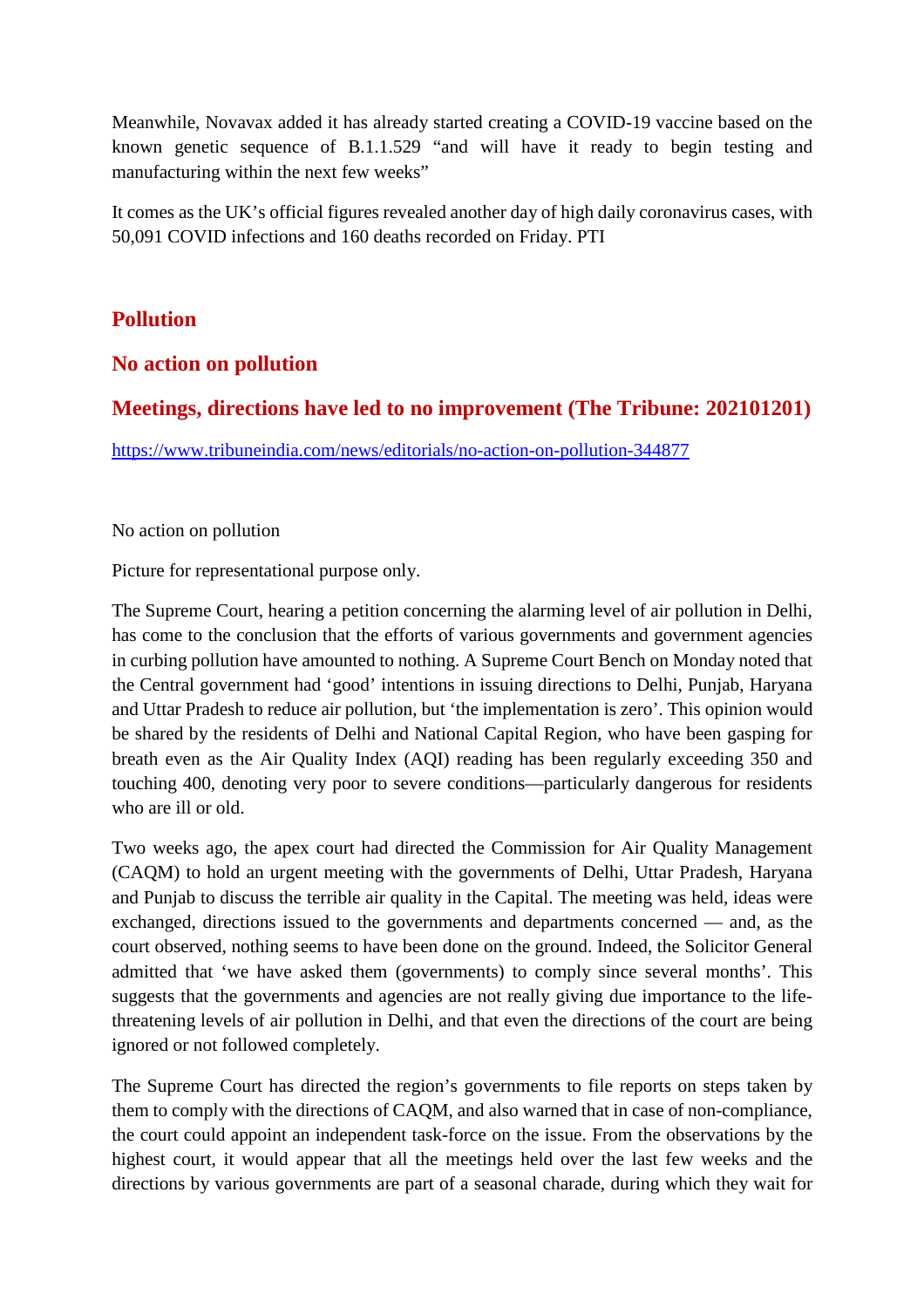the stubble-burning to stop, winds to pick up and the winter to pass and AQI readings to improve on their own. The official flurry merely raises an illusion of activity, achieving practically zero, as the court noted.

### **Omicron shadow**

### **Omicron shadow on travel (The Tribune: 202101201)**

https://www.tribuneindia.com/news/editorials/omicron-shadow-on-travel-343987

Govt to review decision on resuming international flights

THE Centre has decided to review its move to end the 20-month ban on scheduled international flights — imposed with the first lockdown in March 2020 — as alarm bells are ringing across the world over Omicron, a new variant of the coronavirus. Omicron, first detected in South Africa, has caused several nations to impose restrictions on flights from that country and its neighbours, and the World Health Organisation has labelled it a 'variant of concern'. PM Narendra Modi had on Saturday directed officials to review plans to ease international travel restrictions. The decision to end the ban on international flights had come the week India posted the smallest rise in cases in 18 months, which was attributed to widespread vaccination and the presence of antibodies in a large section of the population.

The PM rightly emphasised the need to be vigilant and proactive, and India must be rigorous in monitoring inbound and outbound travellers. Until now, under the air bubble arrangements, India has been allowing a limited number of flights with around 30 countries. The government had initially decided to allow full-capacity flights from mid-December onwards to and from countries deemed not at risk from the coronavirus infection, while some restrictions were to be placed on flights with nations in the 'at risk' category.

One key learning from our coronavirus experience is that life just cannot be brought to a standstill — doing this, we've seen, causes economic downturn, job losses, reverse migration of workforce and a sharp rise in poverty. The cruellest part is that despite the lockdowns and restrictions, the insidious virus still managed to infect tens of millions of people, causing a health crisis. The pandemic has endangered lives and livelihoods — we need to strike a balance between health security and financial security. On their part, the citizens must adhere strictly to the Covid-19 protocols and shed vaccination hesitancy — that would be the responsible thing to do.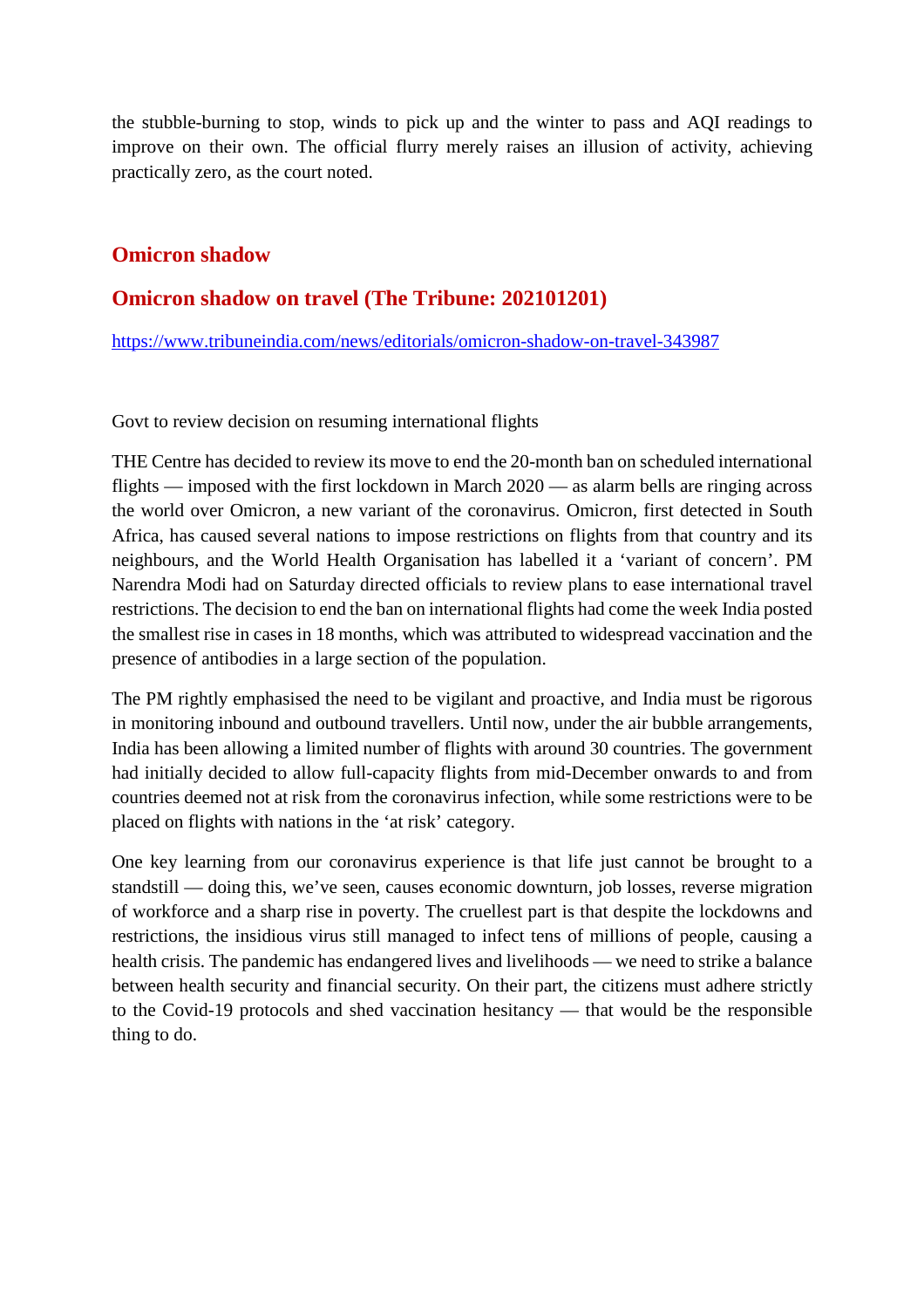### **New Covid variant**

### **Safeguards needed to check fresh outbreak (The Tribune: 202101201)**

https://www.tribuneindia.com/news/editorials/new-covid-variant-343204

DAYS after senior medical officers of the country like the AIIMS Director and the ICMR chief were quoted as saying that a third wave of Covid-19 comparable to the magnitude of the first and second waves was unlikely in the country and that no booster dose of the vaccine was required as of now, reports of a new strain of the coronavirus being detected in some African countries has triggered a fresh alarm, with the Union Health Ministry asking the states to screen and test travellers coming from the countries in which the presence of the variant had been confirmed. The report also came on a day when the Delhi High Court asked the government to clear its stand on booster doses and also referred to the conflicting debate on inoculating children.

Countries in Europe, like Germany, Austria, the Netherlands and Russia, have already reported a fresh outbreak of Covid-19 because of factors like waning immunity and vaccine hesitancy, even as India has sought to resolve the row over the international acceptability of its vaccines and validity of vaccination proof while stepping up the inoculation drive. But with a substantial number yet to be covered fully, the possibility of a resurgence remains. With fully vaccinated cases also contracting the new strain, the importance of testing and tracking, along with precautionary measures, cannot be underestimated.

The apprehension also arises at a time when the country has decided to normalise international travel by mid-December. The European Union and Britain have announced curbs on air travel to countries reporting a large number of cases, prompting early and pre-emptive action. Further disruption is bound to have an adverse effect on economic activities. What the emergence of the new variant confirms is also what the country's medical experts had pointed out, that Covid, like swine flu (H1N1), would become endemic and cyclically affect the vulnerable population. Avoid letting down the guard to keep the disease at bay.

### **'Full, booster doses**

**'Full, booster doses key as new variants emerge' (Hindustan Times: 202101201)**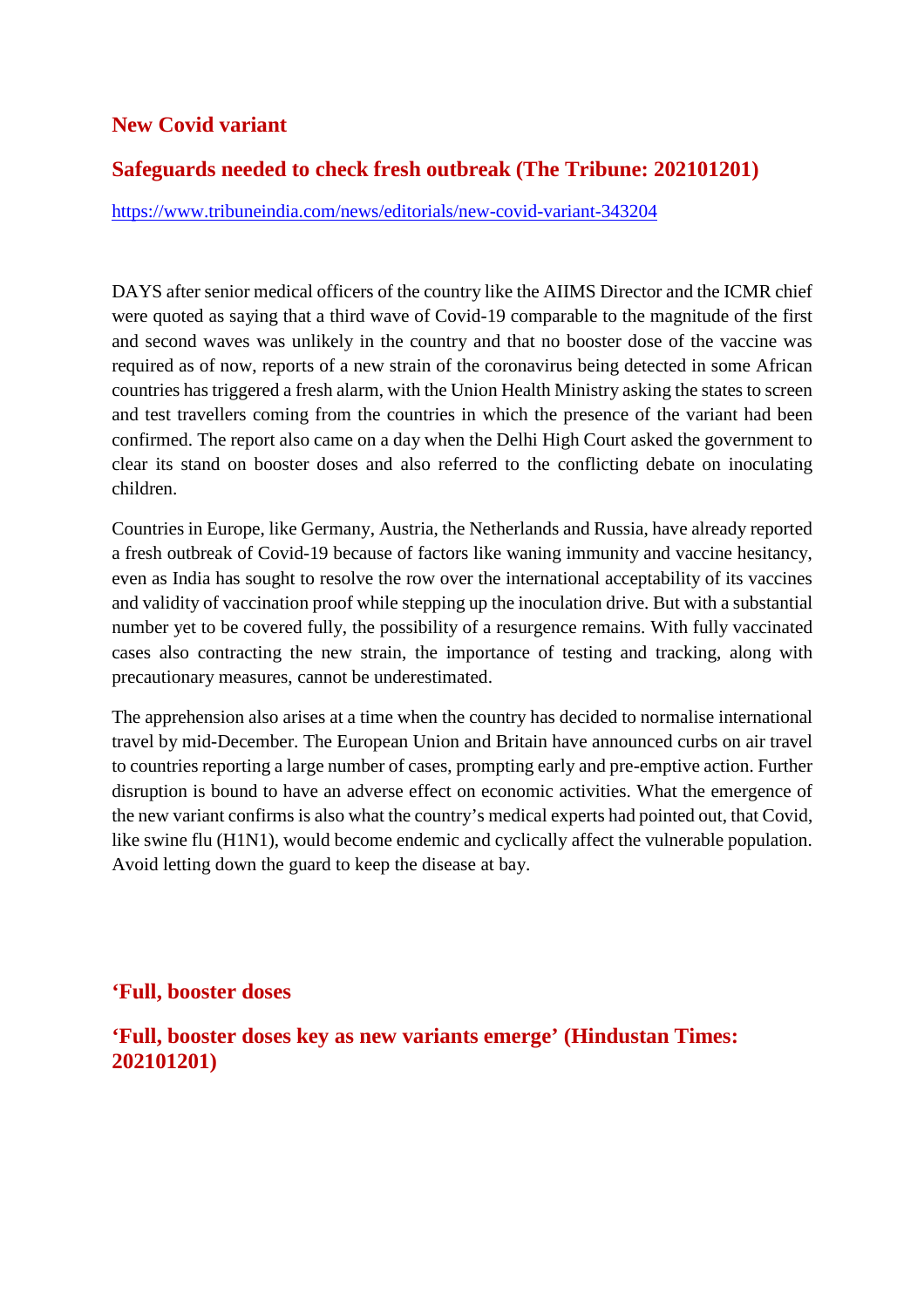

Top

Increasing immunity to Sars-CoV-2 is now crucial, and countries must focus on full doses and boosters as soon as possible, one of the world's top immunologists said, calling for more vigilance as concern grows over the Omicron variant and the threat it could pose.

The insight was shared by professor Akiko Iwasaki, professor of immunobiology at Yale University's Howard Hughes Medical Institute, during a session on Covid-19 at the Hindustan Times Leadership Summit, which opened for a five-day hybrid conclave on Tuesday.

"Most crucial is to elevate the immune responses from current vaccines. Getting full doses and boosters will be very important. Even if that is inadequate, it will still protect us from Omicron," Iwasaki said, while adding that there may be a case to look at giving people booster doses sooner than current timelines.

The discovery of the Omicron variant by scientists in South Africa has renewed concerns of a resurgence in Covid-19 across the world as initial signs showed the virus to have become significantly more transmissible and potentially more resistant.

Iwasaki, who was in conversation with health communications specialist Sanchita Sharma, said studies are yet to determine the nature of the threat the new variant of concern (VOC) poses. "We don't know many things with this variant yet. How much more transmissible is it? How virulent it is? Or how well vaccines will protect against it?"

"But what we do know is it has a lot of mutations. Therefore any pre-existing immunity from vaccines or a past infection may be less effective in preventing and disease," she added.

Iwasaki suggested that there may be a case to reconsider the gap between vaccinations and boosters. "In the US, the current recommendation for [when to take] boosters is six months [after second dose]. But we know immunity is waning and there are these new variants out there, and it makes me wonder if boosters should be implemented sooner?"

The professor supported mixing of vaccines, saying this could help create a sort of hybrid immunity and allow countries to use doses that are available.

A little under 48% of India's adult population has received two full doses of a Covid-19 vaccine.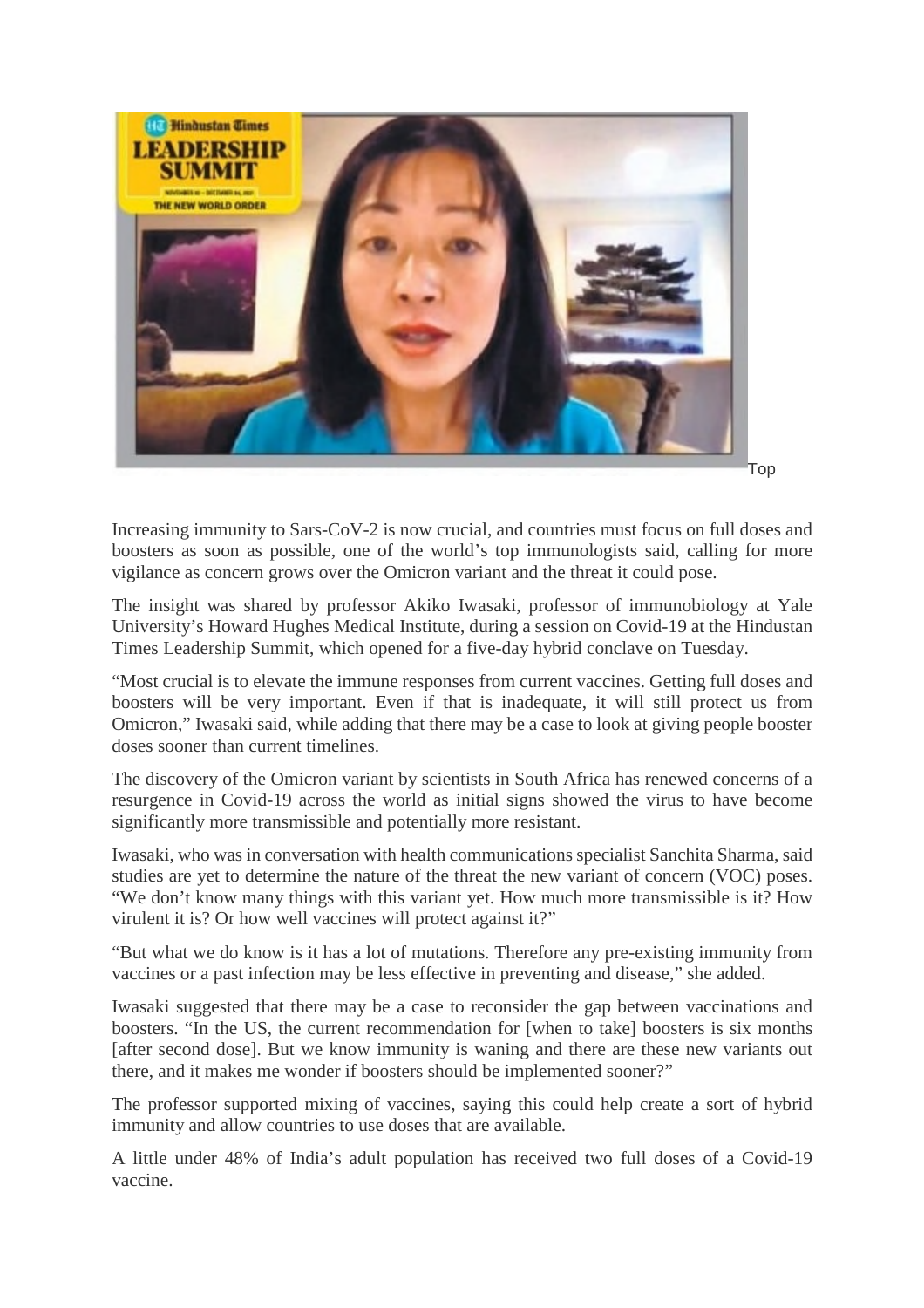Iwasaki and her team of immunologists at Yale have published over 20 studies since the start of the pandemic, offering key clues into early mysteries surrounding Sars-CoV-2.

The professor supported the idea of mandatory vaccinations that several countries have adopted. "Mandatory vaccinations are very important to contain the virus, especially in places where infection is really spreading, and especially in professions with high public contact such as health care providers. I support such mandates, which make sense to me as an immunologist," she said.

### **Is the worst over?**

If the global population is not vaccinated soon enough, worse variants can arise, she said. "I don't have a crystal ball but I am hoping the worst is behind us – the worst can be behind us if we vaccinate enough people. And the worst may yet to come if we don't vaccinate the world if a more transmissible or a virulent variant emerges," she said.

The next wave of infections, she added, will depend on how people behave during the winter, when indoor, large gathering in spaces that are not well-ventilated could lead to new infections. "I am not sure this is the time to relax measures to contain the virus."

Iwasaki, who is widely regarded as one of the most authoritative voices on Covid-19 science on social media, also spoke about how the pandemic intensified her science communication work.

"I think my role has shifted quite a bit in trying to dispel misinformation because it becomes quite toxic and drives hesitancy. It's very important not just for scientists but also women of colour to speak on these issues," she said.

Iwasaki, who has advocated for women in science, said "there is still implicit bias against women and women of colour", which was exacerbated during the pandemic. "But I hope that changes after the pandemic."

Will the work look different a year from now? "A new normal is achievable sooner if we vaccinate the world, and keep wearing masks and learn to live with this virus with humility because we don't know when variants will emerge," she said. "I hope a year from now, the world will be a different place," she said.

### **World AIDS Day 2021:**

### **World AIDS Day 2021: From transmission to prevention, all you need to know (The Indian Express: 202101201)**

https://indianexpress.com/article/lifestyle/health/world-aids-day-2021-theme-significancesymptoms-transmission-prevention-hiv-7648632/

Acquired immunodeficiency syndrome (AIDS) is a chronic, potentially life-threatening health condition caused by the human immunodeficiency virus (HIV) that interferes with the body's ability to fight infections

An apparently healthy-looking person can also be HIV infected. (File Photo)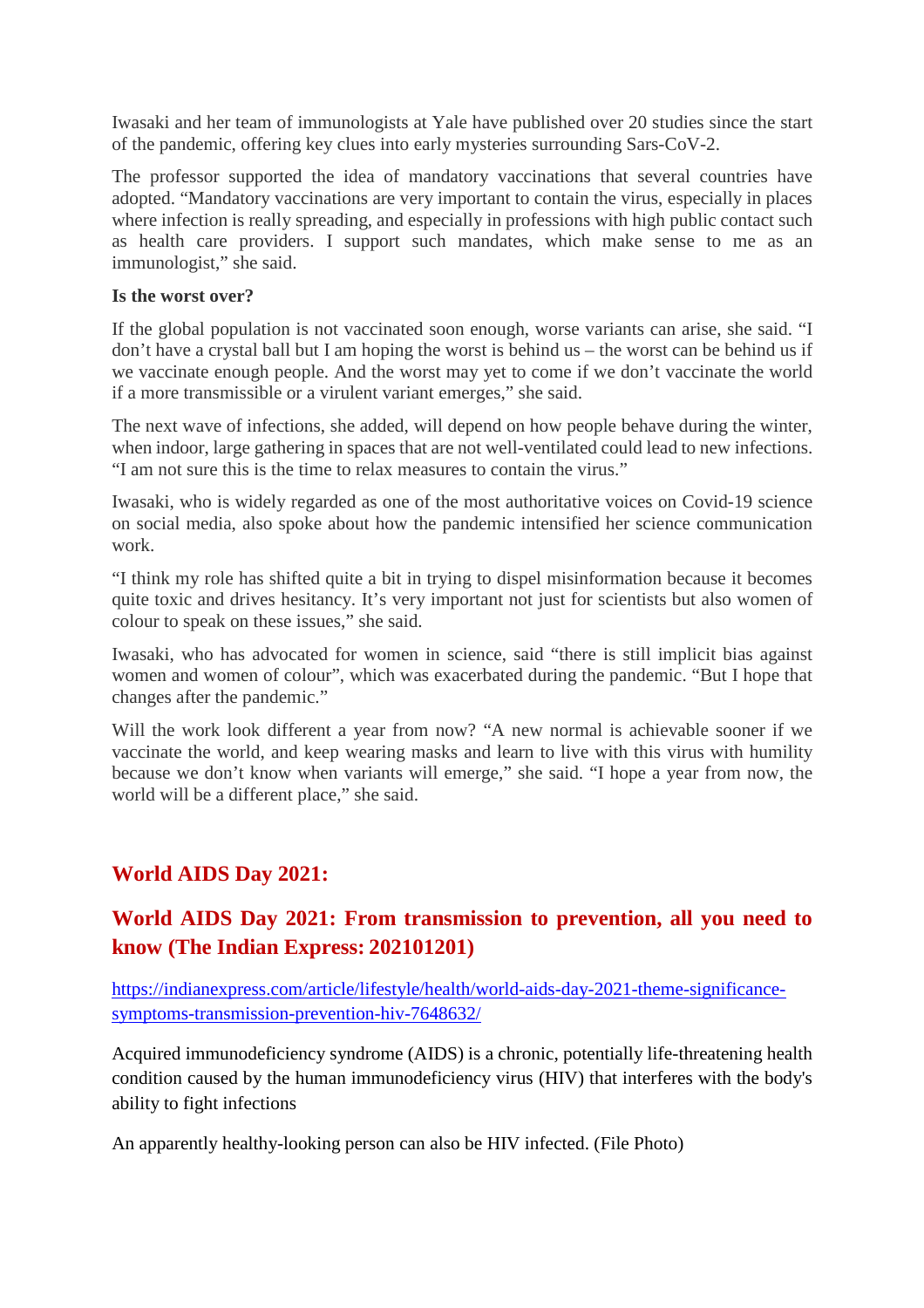Every year, December 1 is observed as World AIDS Day across the globe to spread awareness about the disease and remember all those who lost their lives to it. It was first observed in 1988.

The theme of World AIDS Day 2021 is: 'End inequalities. End AIDS'. "With a special focus on reaching people left behind, WHO and its partners are highlighting the growing inequalities in access to essential HIV services," World Health Organisation (WHO) said.

Acquired immunodeficiency syndrome (AIDS) is a chronic, potentially life-threatening health condition caused by the human immunodeficiency virus (HIV) that interferes with the body's ability to fight infections. "Apart from the disease itself, the lack of awareness and social taboos associated with HIV and AIDS are also worsening the condition. All we have to do is to understand the basics about HIV and ensure our protection and get rid of these social taboos," said Dr Gaurav Jain, consultant, internal medicine, Dharamshila Narayana Superspeciality Hospital.

|Simple tips to combat post-Covid weakness and fatigue

### Transmission

"AIDS can spread through multiple sources", said Dr Aditya S Chowti, senior consultant, internal medicine, Fortis Hospital, Bangalore. Further, he listed the various transmission channels. viral load. It can be blood, semen, rectal fluid, vaginal fluid or breast milk.

\*You can also contract HIV by having unprotected sexual intercourse with an infected person, sharing drug equipment like needles.

### \*It can be transmitt

\*By receiving blood transfusion or organ tissue transplants that are contaminated with HIV.

### Symptoms

An apparently healthy-looking person can also be HIV infected, Dr Jain highlighted.

"Once HIV converts into AIDS then it may present in initial symptoms like unexplained fatigue, fever, sores around genitals or neck, pneumonia etc," he added.

Explaining the symptoms, Dr Chowti said, "During stage 1, within 2-3 weeks of getting infected, about two-thirds of the people will have a flu-like illness. You can have fever, chills, rashes, night sweats, muscle aches, mouth ulcers, sore throat, fatigue and lymph nodes." These symptoms can last for a few days to a few weeks.

"Stage two, also known as clinical latency, might not show any particular symptoms. This stage is also called chronic HIV infection. It can be a long one and may go on for 10 years as well."

"Stage three is AIDS which results in the weakening of the body's immune system. Symptoms can be rapid weight loss, recurring fever, night sweats, extreme unexplained tiredness, swollen lymph nodes, chronic diarrhoea, sores in the mouth and genitals, pneumonia, neurological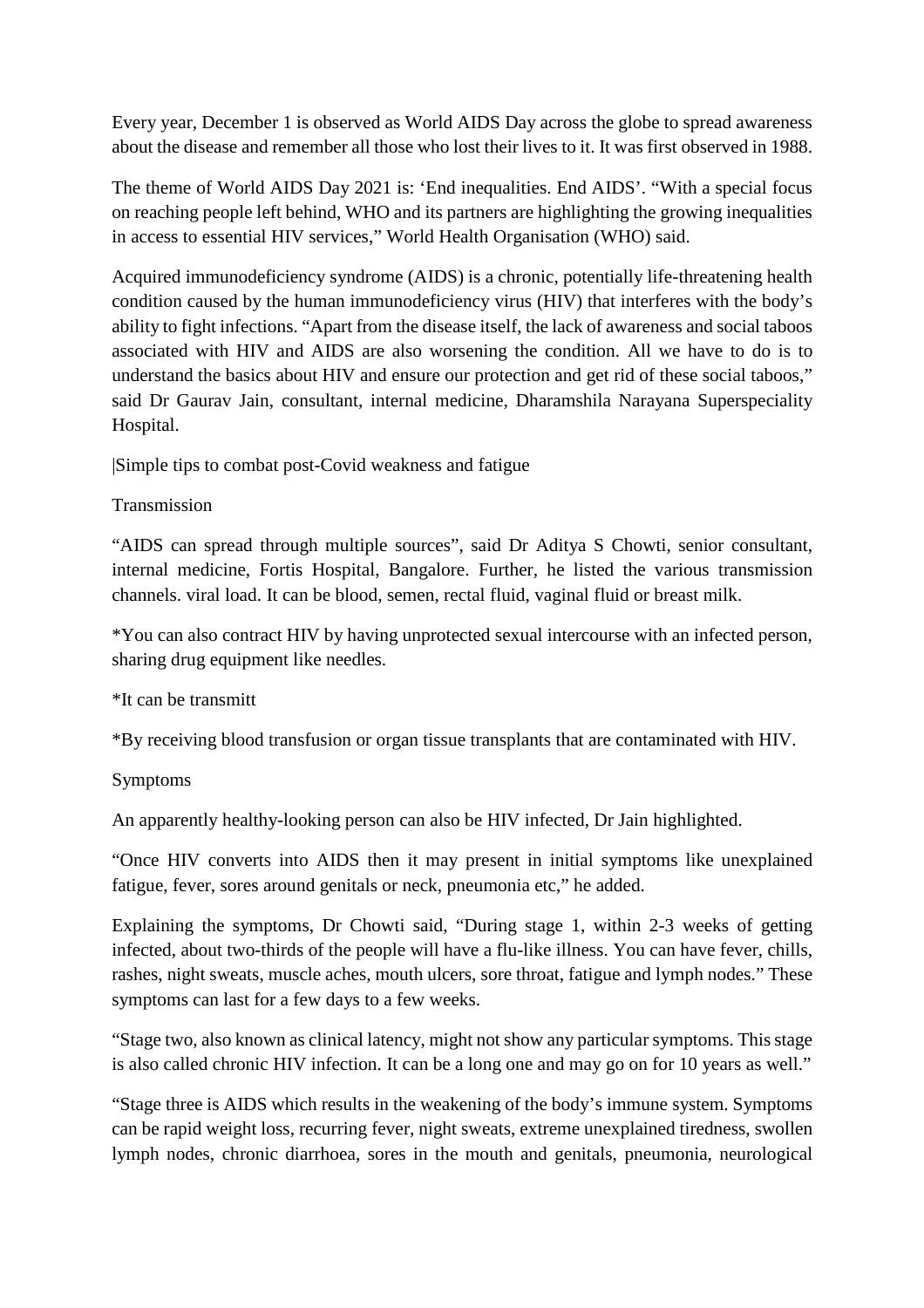disorders, depression, memory loss and it can also manifest on the skin in the form of rashes," he added.

ALSO READ |Are non-smokers also at risk for lung cancer? A pulmonologist elucidates

Preventio

It is very crucial to prevent this deadly instead of looking for a cure, Dr Chowti said.

\*Make sure you are using protective techniques.

\*Make sure you are not using contaminated needles.

\*Prevent mother to child transmission.

\*If someone is aware of the infection in their body, make sure they are on the right treatment path.

"Apart from being aware of fresh or sterilised needles at hospitals, be aware of fresh needles at piercing and tattoos shop as well. Ask your tattoo artist to use fresh needles, Dr Jain suggested.

He added, "Opt for the set of pre-marital tests before marriage which includes an HIV test and helps to ensure safety from other STDs as well."

1Common entrance test for admissions to central universities from 2022-23 academic session

2Delhi: Demolition deadline over, Supertech towers still stand

3Man stabbed over ticket for Salman film

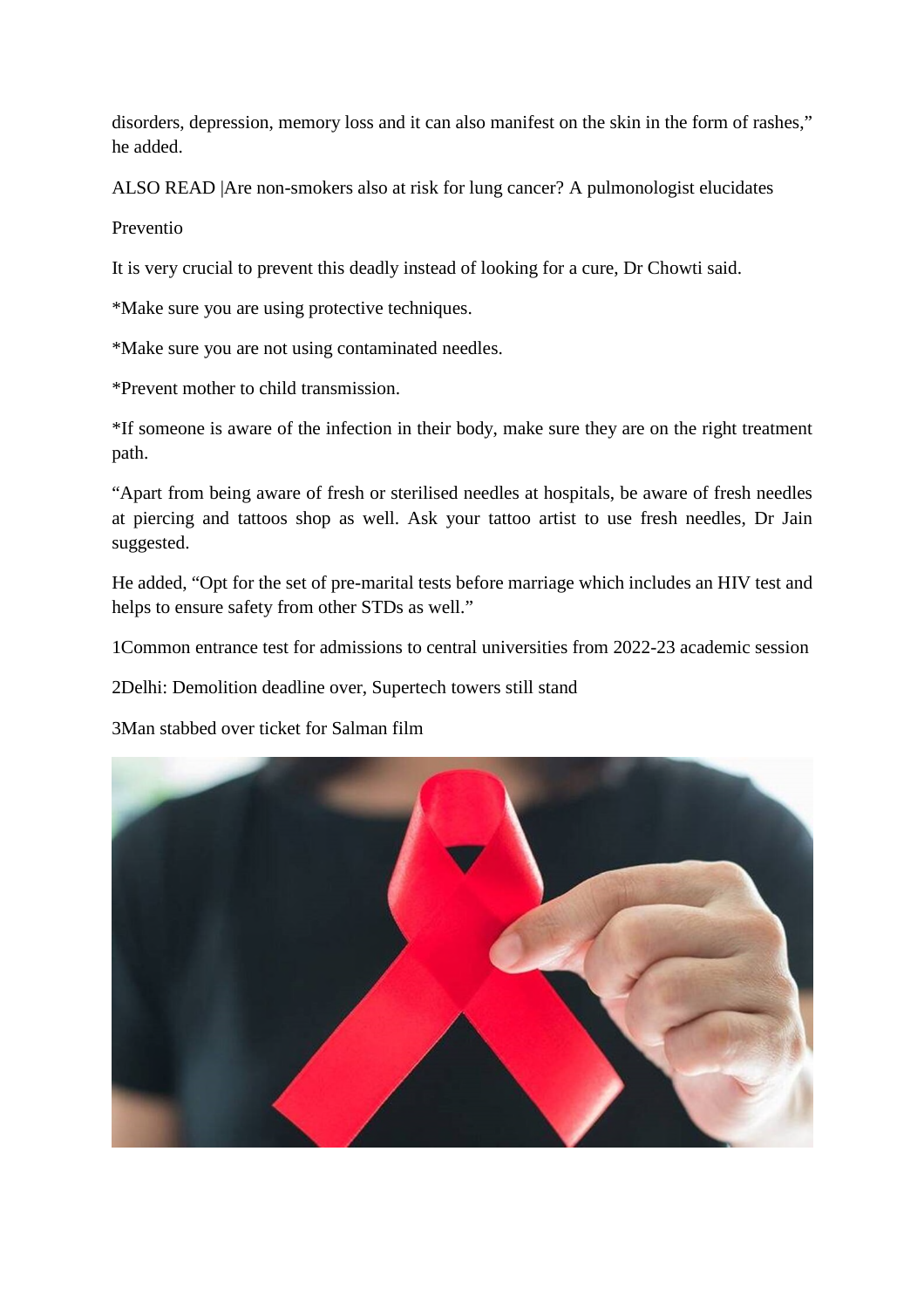### **Nutritionist on why you must not cut out fat from your daily diet**

### **Nutritionist on why you must not cut out fat from your daily diet (The Indian Express: 202101201)**

https://indianexpress.com/article/lifestyle/health/skipping-fats-diet-weight-loss-7639320/

"Everyone is different, but getting around 25-30 per cent of your calories from fats is a good place for most people. Fats should be eaten with every meal." said nutritionist Lovneet Batra

nutritious food for children, healthy eating for kids, ghee, benefits of ghee, healthy food, parenting, indian express, indian express news

Here's what you need to know about consuming fats. (Source: Getty Images/Thinkstock)

Fearing weight gain, many people tend to completely skip fats from their daily diet. However, is it a wise move? Nutritionist Lovneet Batra busted the myth and said that fats are "required for the body to function at an optimum level".

ALSO READ |Nutritionist shares effective tips to overcome a weight loss plateau

"Fats are one of the three macronutrients required for the body to function at an optimum level. Everyone is different, but getting around 25-30 per cent of your calories from fats is a good place for most people. Fats should be eaten with every meal. A nutritious eating plan doesn't mean cutting out all fat, just focusing on healthier varieties. Understanding the important role fats play in daily food intake can help highlight why it should not be removed from our diet," she mentioned in an Instagram post.

How does fat help?

As per Batra,

\*It's a major fuel source for your body (provides a lot of calories) and also the main way you store energy.

\*You need fat to help you absorb certain nutrients, such as fat-soluble vitamins (vitamins A, D, E and K) and antioxidants (like lycopene and beta-carotene).

\*Fat is important in giving your cells their structure.

ALSO READ |Nutritionist suggests three smart ways to lose weight without crash-dieting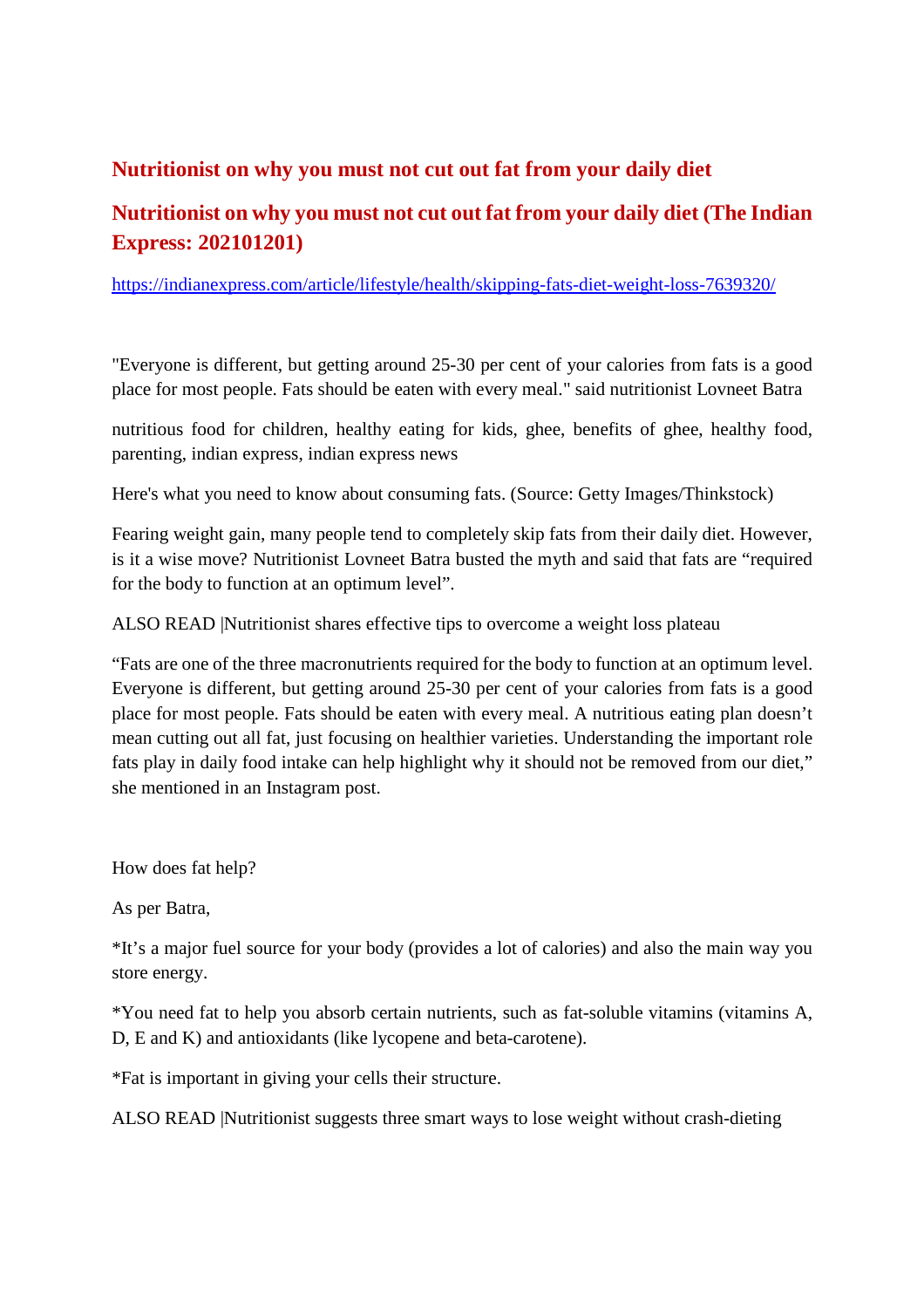\*Omega-3 fats, a type of unsaturated fat, are important for optimum nerve, brain and heart function. One type of fat you don't need? Trans fats, an artificial kind of fat found in partially hydrogenated oils.

\*Fats are an important source of energy during workouts. Fats also contain active molecules that influence how muscles respond to insulin and control response to inflammation.

"Go ahead and add a handful of nuts, a dash of olive oil, or a couple of slices of coconut to your meal today, as the importance of healthy fats in your daily meal plan can't be denied," she remarked.

Are you having good fats in your daily meals?

 $\bigotimes$  For more lifestyle news, follow us on Instagram | Twitter | Facebook and don't miss out on the latest updates!

 $\bigtriangleup$  The above article is for information purposes only and is not intended to be a substitute for professional medical advice. Always seek the guidance of your doctor or other qualified health professional for any questions you may have regarding your health or a medical condition.

### **Stiffness**

### **Watch: Three simple stretches to tackle stiffness in the neck, shoulder and back (The Indian Express: 202101201**

https://indianexpress.com/article/lifestyle/fitness/three-stretches-stiffness-neck-shoulderback-rujuta-diwekar-7571702/

Two of these stretches can be done while you are sitting on a chair

Rujuta Diwekar recommended simple stretches for neck and back., (Representational: pixabay)

After several months of work from home, many of us may be suffering from lower back issues or stiffness in the neck and shoulder. The best way to cure this is by doing some stretches from time to time.

Celebrity nutritionist Rujuta Diwekar, who also keeps sharing various easy exercises to keep the body fit, listed three simple stretches that you can do in the middle of your work, two of which can be done while you are sitting on the chair.

Stretch 1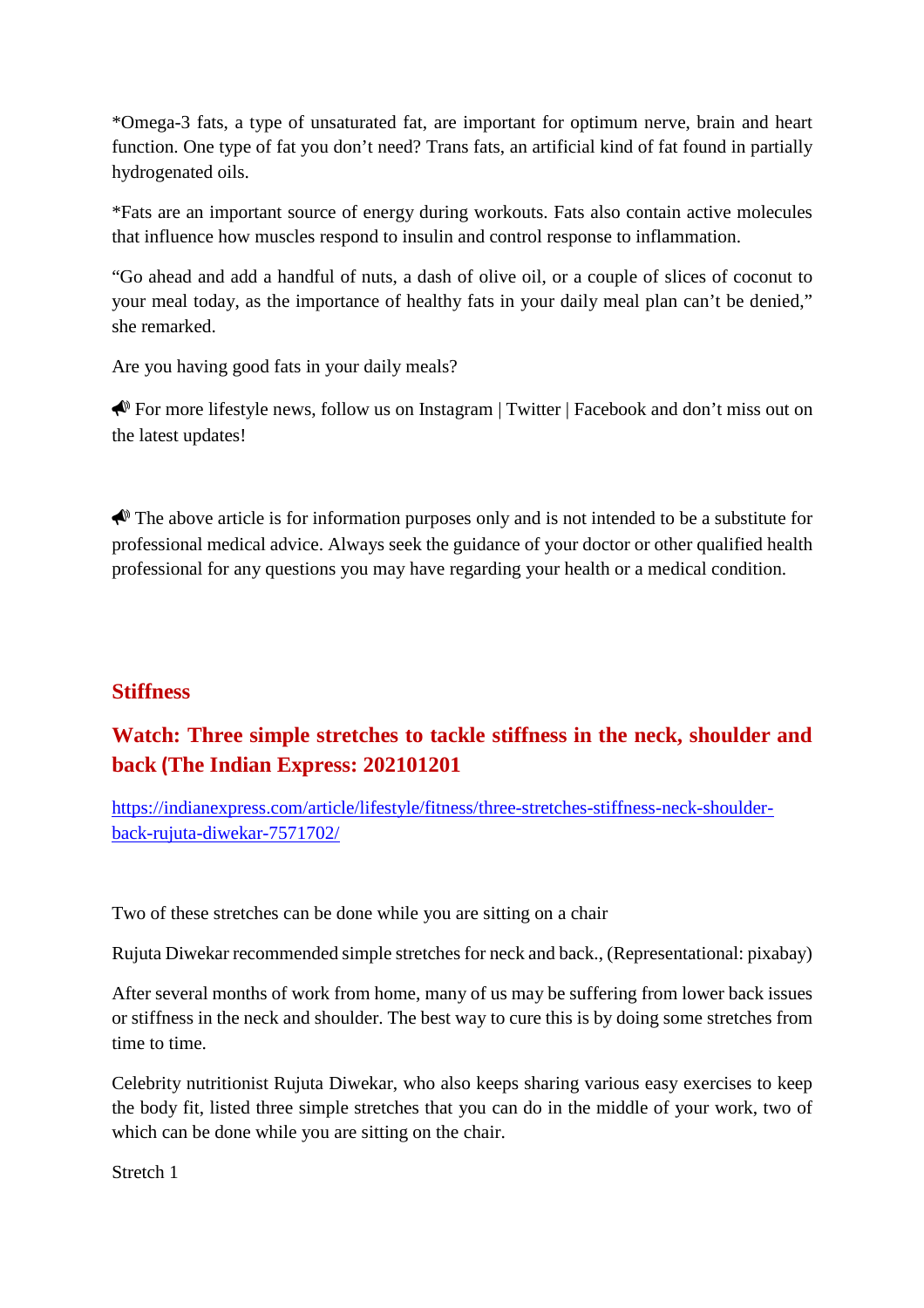Lift both your arms in front of you so that they are parallel to the ground. At the same time, push your shoulders down and stretch your shoulder blades backwards.

Now, lift both the arms above your head while keeping them straight. Squeeze your shoulder blades and work at straightening out your elbow. Hold this for about 5-10 counts.

Also Read |Three tests you can do at home to measure fitness level

Stretch 2

While sitting on a chair, come a little to the front and move your upper body, from your lower back, to the right. Squeeze your shoulder blades and stay for five counts. Repeat on the other side. Make sure you do not move your knees.

Stretch 3

Stand with your weight equally distributed on both legs. Squeeze your hips and shoulder blades together. Now shift your weight to one leg and lift the other leg so that the thigh is parallel to the ground. Hold for five counts. Repeat on the other side.

Shifting your weight alternately will work at improving your lower body strength and ensure there is no massive deterioration in the bone mineral density.

Diwekar also said the one should try to cut down on sitting as far as possible.

How about trying these simple stretches?

### **Food and Nutrition**

### **Nutritionist on why you must not cut out fat from your daily diet (The Indian Express: 202101201**

https://indianexpress.com/article/lifestyle/health/skipping-fats-diet-weight-loss-7639320/

"Everyone is different, but getting around 25-30 per cent of your calories from fats is a good place for most people. Fats should be eaten with every meal." said nutritionist Lovneet Batra

nutritious food for children, healthy eating for kids, ghee, benefits of ghee, healthy food, parenting, indian express, indian express newsHere's what you need to know about consuming fats. (Source: Getty Images/Thinkstock)

Fearing weight gain, many people tend to completely skip fats from their daily diet. However, is it a wise move? Nutritionist Lovneet Batra busted the myth and said that fats are "required for the body to function at an optimum level".

ALSO READ |Nutritionist shares effective tips to overcome a weight loss plateau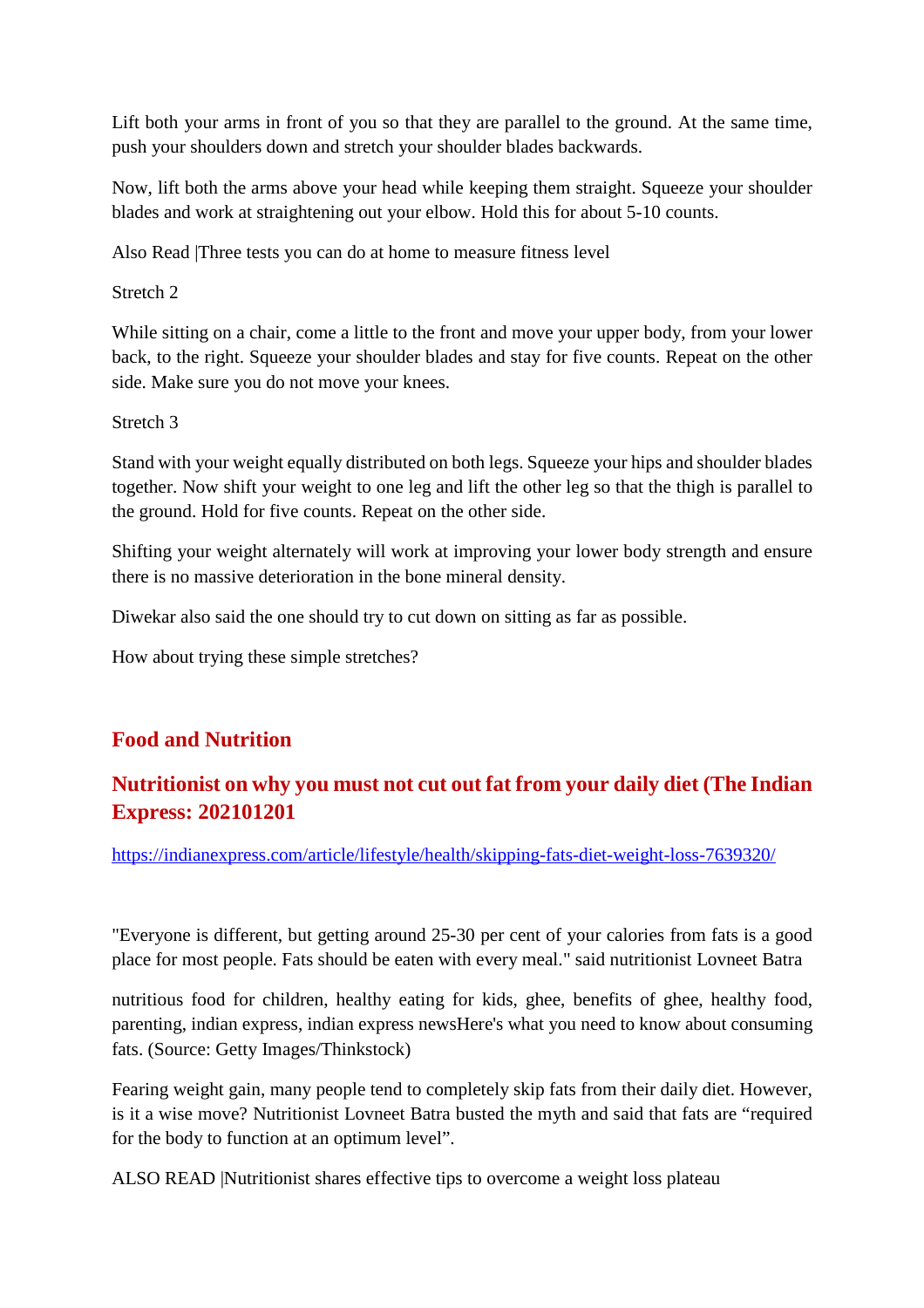"Fats are one of the three macronutrients required for the body to function at an optimum level. Everyone is different, but getting around 25-30 per cent of your calories from fats is a good place for most people. Fats should be eaten with every meal. A nutritious eating plan doesn't mean cutting out all fat, just focusing on healthier varieties. Understanding the important role fats play in daily food intake can help highlight why it should not be removed from our diet," she mentioned in an Instagram post.

How does fat help?

As per Batra,

\*It's a major fuel source for your body (provides a lot of calories) and also the main way you store energy.

\*You need fat to help you absorb certain nutrients, such as fat-soluble vitamins (vitamins A, D, E and K) and antioxidants (like lycopene and beta-carotene).

\*Fat is important in giving your cells their structure.

ALSO READ |Nutritionist suggests three smart ways to lose weight without crash-dieting

\*Omega-3 fats, a type of unsaturated fat, are important for optimum nerve, brain and heart function. One type of fat you don't need? Trans fats, an artificial kind of fat found in partially hydrogenated oils.

\*Fats are an important source of energy during workouts. Fats also contain active molecules that influence how muscles respond to insulin and control response to inflammation.

"Go ahead and add a handful of nuts, a dash of olive oil, or a couple of slices of coconut to your meal today, as the importance of healthy fats in your daily meal plan can't be denied," she remarked.

### **Health Care (The Asian Age: 202101201)**

http://onlineepaper.asianage.com/articledetailpage.aspx?id=16003021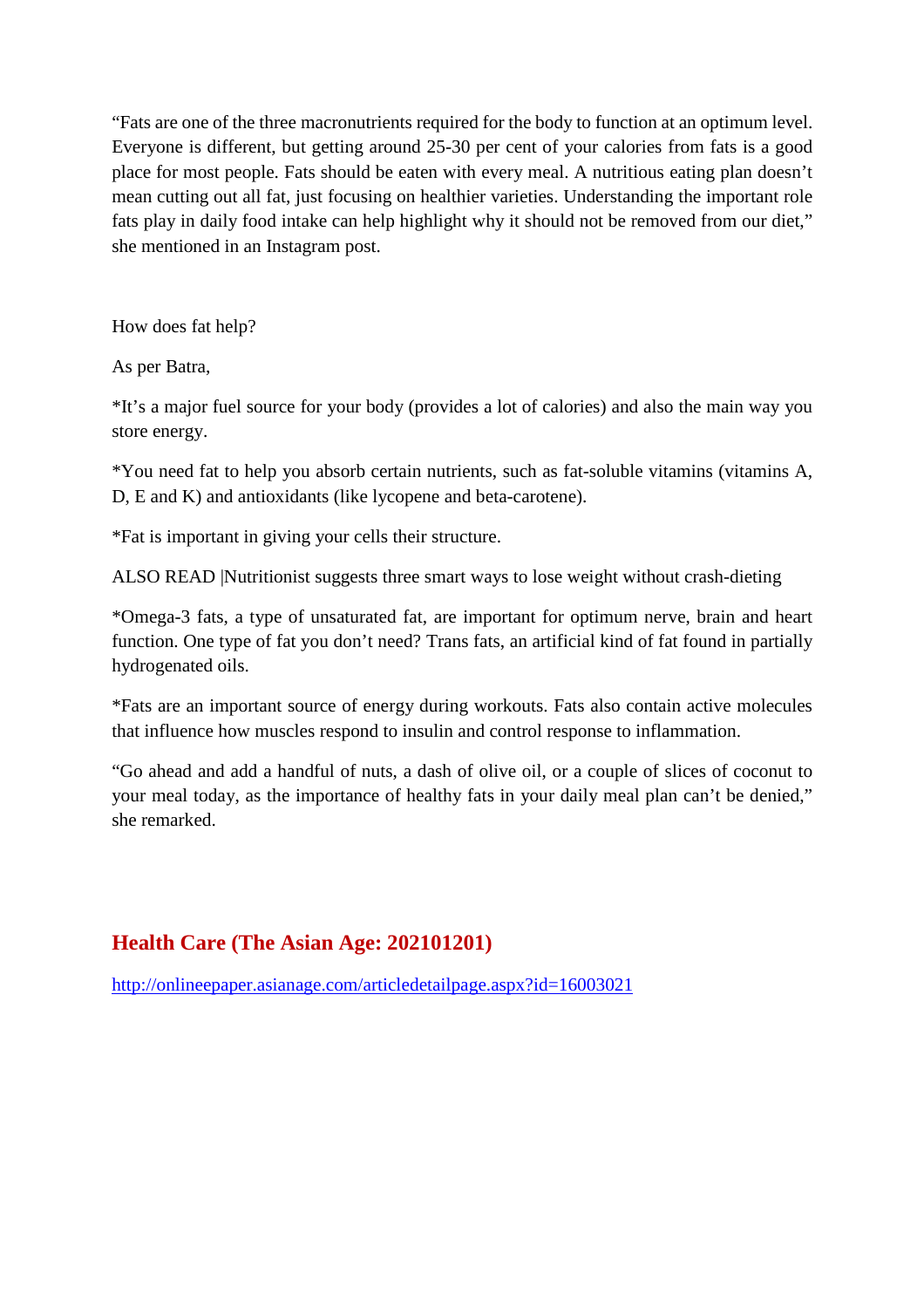# **Kejri holds meet to review Omicron preparedness**

Jai Prakash Narayan Hospital in Delhi designated as facility to treat patients infected with new coronavirus variant

Jai Prakash Narayan Hospital in Delhi designated as facility to treat patients infected with new coronavirus variant the control of the control of the control of the control of the control of the control of the control of



### **Corvid Effect (The Asian Age: 202101201)**

http://onlineepaper.asianage.com/articledetailpage.aspx?id=16002040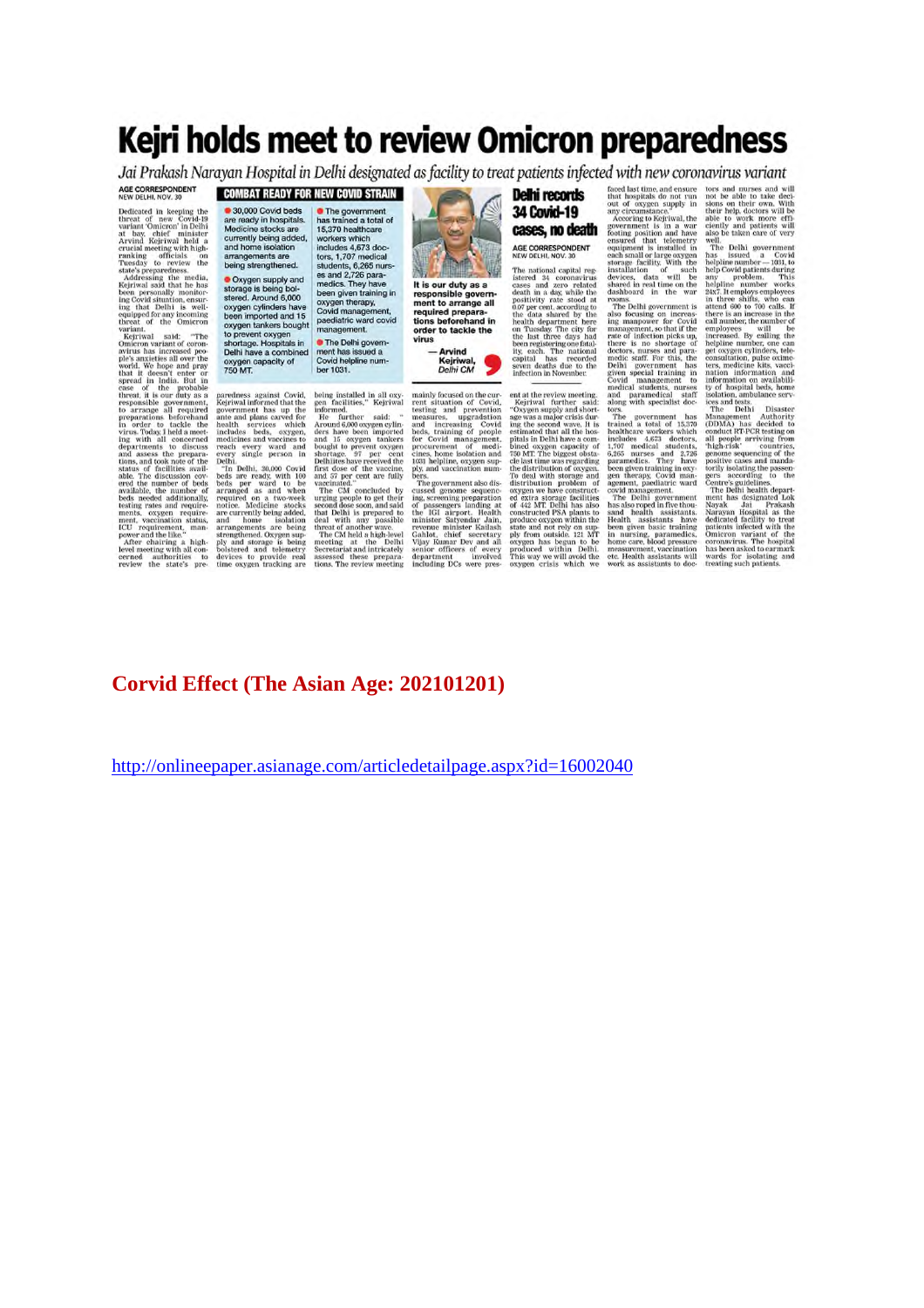# **Covid effect: Changes in** schooling of rural India



Rukmini Banerji and Wilima Wadhwa

ndia has had among the longest school closures in the world. There was no doubt the Covid-19 pandemic was going to impact learning adversely children's learning levels suffer even after regular, scheduled summer vacations. There was an<br>additional fear that with family budgets getting squeezed, it would also lead to an increase in dropouts, especially among older children and girls

ASER 2020 was conducted in September 2020, six months into the pandemic. ASER 2021 was done a year later in September-October 2021 when schools were starting to reopen. According to ASER 2020, the proportion of children in the 6-14 age group not currently<br>enrolled in school went up from 2.5 per cent to 4.6 per cent between 2018 and 2020. A year later, the out of school numbers seem to have stabilized, staying the same at 4.6 per cent. However, we may continue to see churn in enrolment numbers for a few vears to come.

On the other hand, we see a secular decline in the proportion of children not currently enrolled in the  $15-16$  age group —<br>which is considered most at risk for dropping out. In 2010, the proportion of 15-<br>16-year-olds who were out of school was 16.1 per cent.<br>Driven by the government's push to universalise secondary education, this number has<br>been steadily falling, from 12.1 per cent in 2018 to 9.9 per cent in 2020 and to 6.6 per cent in 2021.

The major change in enrolment that is evident in ASER 2021 is a big jump government school în enrolment accompanied by a fall in private school<br>enrolment. The increase government school in enrolment is across the  $board$  - all age-groups, grades and for both boys portion of boys enrolled in government schools has also increased from 63 per cent in 2018 to 72 per cent in 2021, narrowing the gender gap.

A decline in private school enrolment was first seen in 2020, when it dropped to 28.8 per cent from 32.5 per cent in 2018 for 6-14-year-olds. But government school enrolment remained steady at<br>about 65 per cent. The drop in private school enrolment was accompanied by more children not being in school rather than a shift to government schools. Between 2020 and 2021, in contrast, out of school numbers have held steady, and private school enrolment has dropped, bringing it back to down the 2010 level of about 25 per cent accom-<br>panied by an increase in government school enrolment.

There is a third piece to the enrolment picture: example "tuition" classes. The<br>ASER survey routinely<br>collects data on tuition,<br>and the trends over time show distinct patterns<br>across India. The incidence of tuition has<br>increased across almost all states — perhaps a nat-<br>ural response to prolonged school closures. It is curious that while economic disruptions may have moved children out of private schools (in many cases the pandemic destroyed the economy of low-cost private schools). parents were still able to access tuition classes where they had to pay<br>fees. This may be because tuition classes are a local phenomenon where fees may adjust flexibly and quickly based on demand<br>and supply negotiated<br>between the tutor and the family.

This increased demand for public education in rural India, whether it is transitional or more long term, does throw up several important questions.

First, we know that

dance. Even before the pandemic struck, we had wide variations in daily attendance across states.<br>In states like Uttar<br>Pradesh and Bihar, on an average day, children's attendance was only 60 per cent or sometimes even below. Now in reopened schools, staggered attendance patterns are being planned. This fluid situation is going to make it difficult to track attendance closely even<br>after schools have after schools have<br>reopened. Without regular attendance, effective<br>instruction is difficult.<br>School entitlements like mid-day meals, uniforms and scholarships may have greater value in times of economic hard-<br>ship and disruption. It is possible that while enrolment of older children,<br>especially girls, has not<br>dipped significantly, their<br>daily attendance may be affected.

Second, are government schools and teachers<br>equipped to deal with this influx of students, especially after a period of prolonged school closures<br>with children coming back to school with large learning deficits? School teachers in reopened<br>schools surveyed in ASER 2021 were asked about the activities they were doing in their classrooms and the challenges they faced in their teaching. Close to 75 per cent said they were following the curriculum of the current class, though 50 per cent also<br>said they were revising material from last year's<br>curriculum. A child who was in Class 1 in March

While economic disruptions may have moved kids out of private schools (with the economy of many low-cost private schools hit hard), parents were still

2020 would be in Class 3 when schools reopened in 2021. During this period when schools were closed, they had limited access to learning materials other than textbooks only  $\frac{1}{27.9}$  per cent children in government schools' Classes 1-2 in 2020 said they had got any additional learning material from their schools and in 2021 this figure was slightly higher at 31.5 per cent. Can we expect such children to suddenly cope with the Class 3 curriculum when they come back to school? Not surprisingly, a majority of teachers facing challenges in teaching said that children were unable to catch up with the curriculum (65.4 per cent).

There's the question of resourcing. Take the case of UP, for example, where the rise in government school enrolment was the largest at 13.2 percentage points. According  $10<sup>2</sup>$ points. According to<br>ASER 2018, in over 60 per<br>cent Uttar Pradesh gov-<br>ernment primary school<br>children were sitting in enture stating in<br>the classrooms.<br>In addition, only 12 per<br>cent children in Class 3<br>could read at Class 2 levels and 11 per cent could do a<br>simple Class 3 level subtraction problem. When<br>children come back to school after 18 months of<br>no formal instruction, learning deficits are going to be much deeper and<br>teachers will be dealing<br>with more children than before. The usual brief of "follow the curriculum" will only exacerbate the problem and even more children will fall behind.

Whether at a micro level, school by school or at a macro level, state by state, for the remainder of the school year, it will be critical to track enrol-<br>ment, attendance and support learning at the right level. The fluidity of the current situation will<br>make this task very challenging. But it will only be by closely watching the situation day by day, with eyes close to the ground, that effective forward<br>planning for the next school year can be done.

> Rukmini Banerji is **CEO** of Pratham **Education Foundation** and Wilima Wadhwa is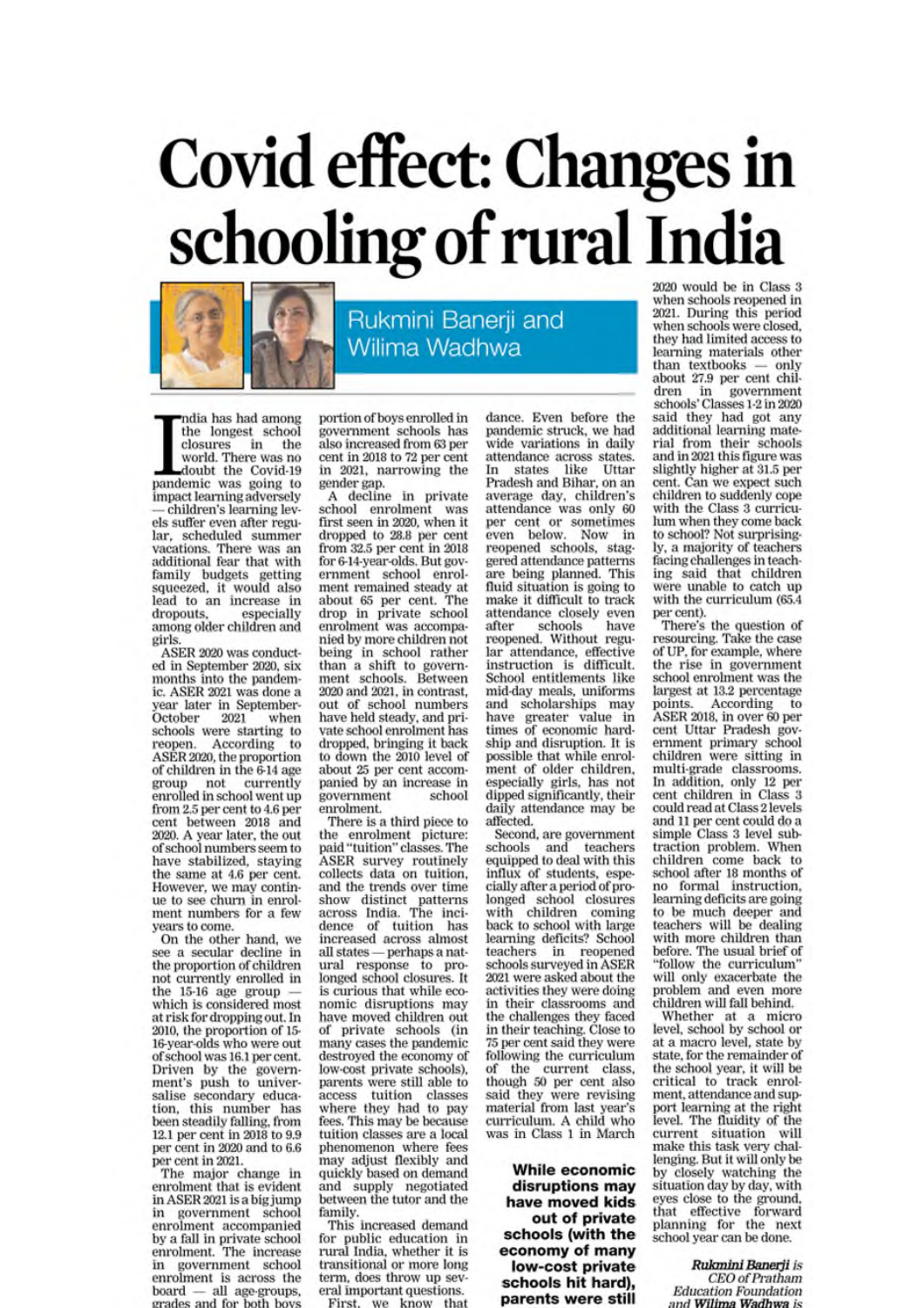### **AIDS timeline**

### **AIDS timeline: Four decades but still no silver bullet (The Hindu: 202101201)**

https://www.thehindu.com/sci-tech/health/aids-timeline-four-decades-but-still-no-silverbullet/article37769255.ece

We look at the fight against the deadly condition since its emergence 40 years ago, as the planet marks World AIDS Day on Wednesday

With hopes of eradicating AIDS badly hit by the coronavirus pandemic, we look at the fight against the deadly condition since its emergence 40 years ago, as the planet marks World AIDS Day on Wednesday.

### **Health Ministry - Omicron variant**

### **Omicron variant doesn't escape RTPCR, RAT, says Health Ministry (The Hindu: 202101201)**

https://www.thehindu.com/news/national/omicron-variant-doesnt-escape-rtpcr-rat-sayshealth-ministry/article37765451.ece

States asked to ramp up testing, ensure vaccine coverage

COVID-19 variant Omicron doesn't escape RTPCR (reverse transcription–polymerase chain reaction) test and Rapid Antigen Test (RAT), the Union Health Ministry said on Tuesday. It instructed the States to ramp up testing for prompt and early identification of any cases.

"States are advised for target/prioritized testing of passengers from the not "at-risk" countries also as part of the ramped up testing by the states," says a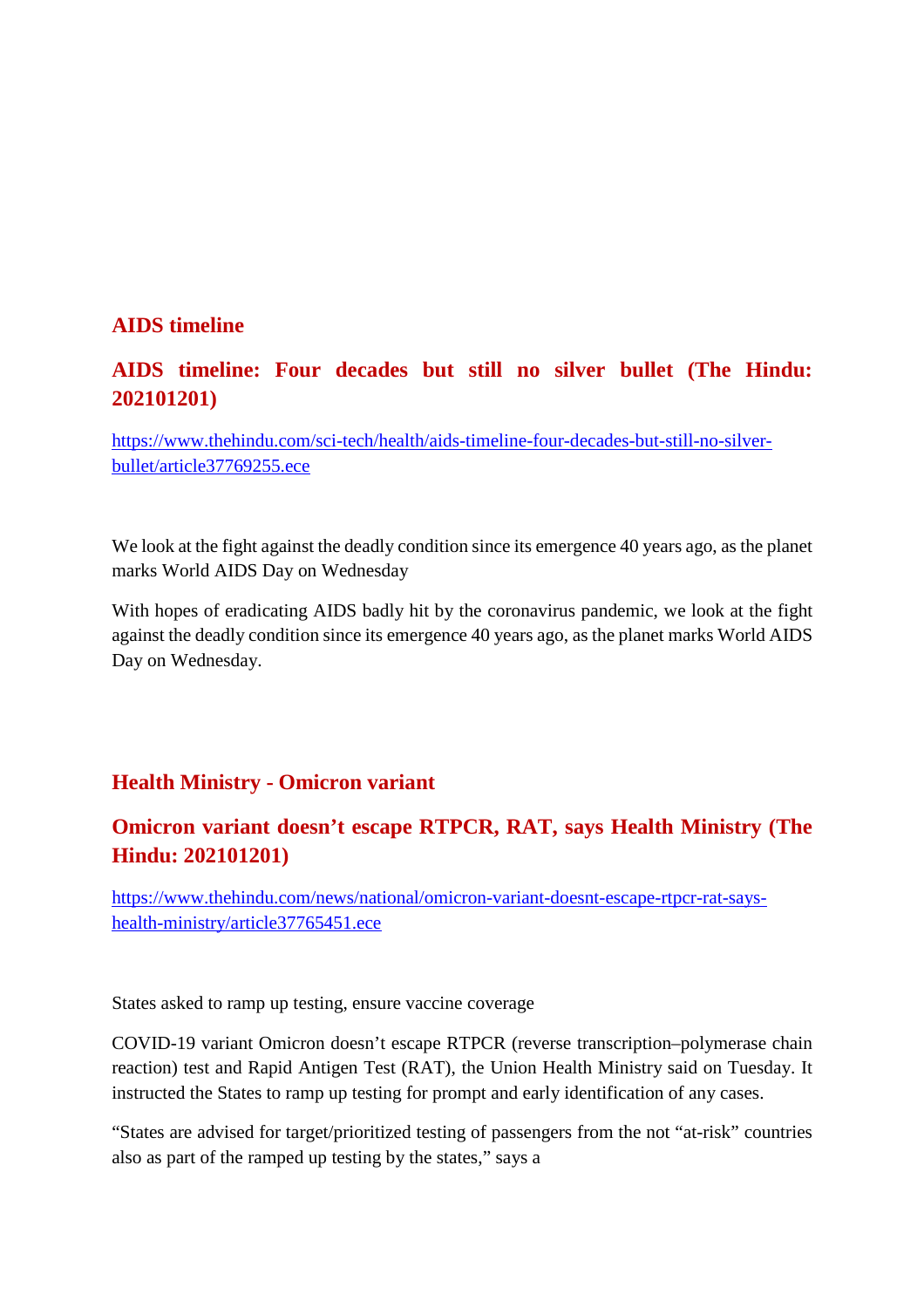### **Omicron emergence**

### **COVID-19 pandemic not over, says expert, on Omicron emergence (The Hindu: 202101201)**

https://www.thehindu.com/sci-tech/health/covid-19-pandemic-not-over-says-expert-onomicron-emergence/article37748080.ece

Virus can keep acquiring mutations that may be more or less detrimental, says G. Padmanaban of BIRAC

In the wake of the emergence of new coronavirus variant Omicron, persons with co-morbidities and the older age group need to be monitored and, in general, the vaccination of children is the next agenda and India should plan for a booster vaccine dose in the second half of 2022, although two-dose vaccination of the target population is still the priority, said Professor G. Padmanaban (IISc, Bengaluru), senior science innovation adviser, Biotechnology Industry Research Assistance Council (BIRAC), Department of Biotechnology, in an interview.

### **Health Care Services (Hindustan: 202101201)**

कोरोना से जंग:राज्यों को जांच तेज करने को कहा, राजधानी में बेड बढ़ाए गए**ओमी ोन सेनपटनेको क स त, दलसतक**

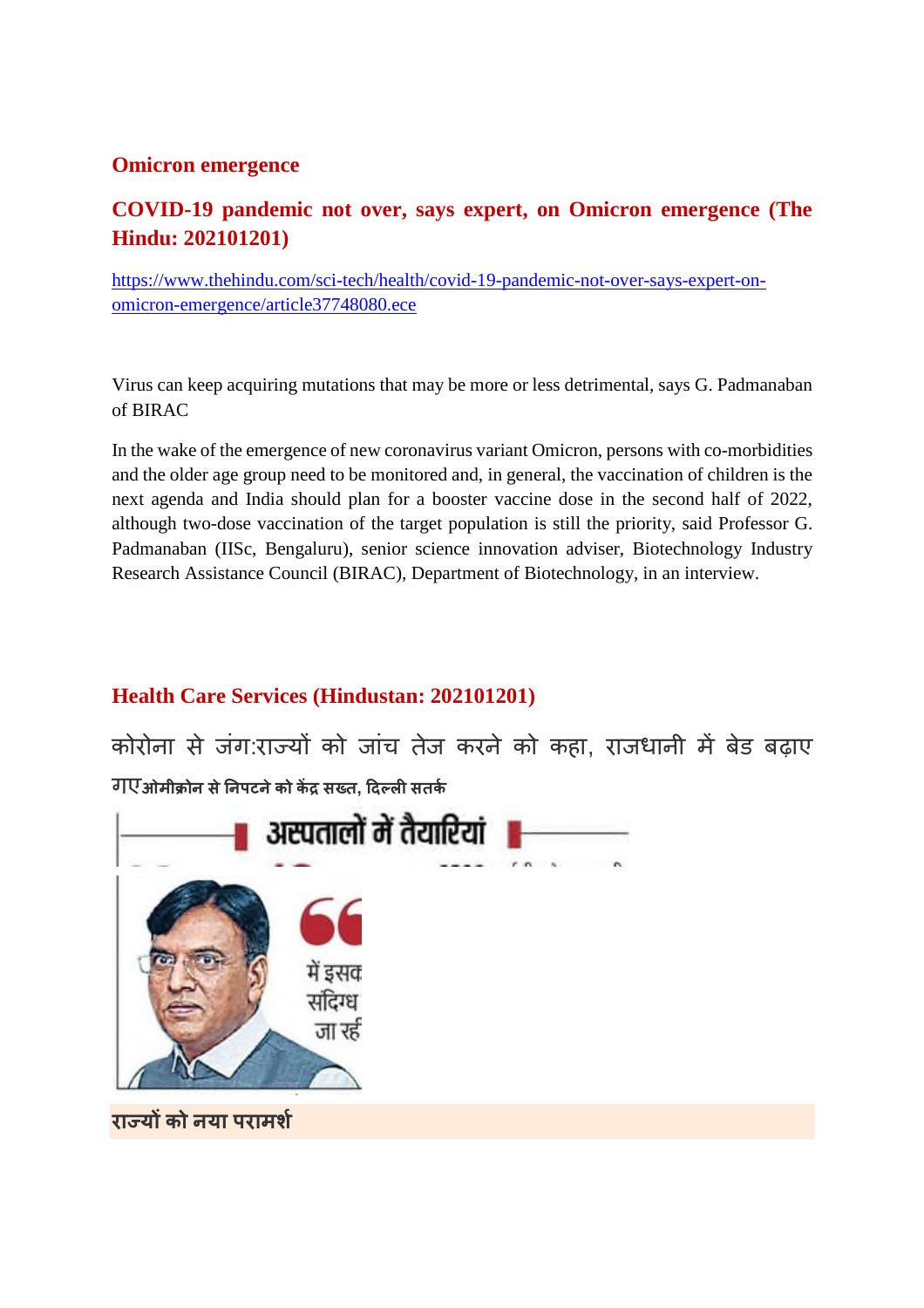**●** राय बचाव के उपाय कम न कर। वदेशी यायपर कड़ी नगरानी रख, पॉिजटव नमूनेजांच को भेज

 $\bullet$  जोखिम वाले देशों से आने वाले विदेशी यात्रियों के नमूने की पहले और आठवें दिन जांच जरूर करें

**10**

**63**

- **●** 6800 आईसीयूबेड जद हतैयार कए जाएंगे
- $\bullet$  केजरीवाल ने कहा, सप्ताह के नोटिस पर हर वार्ड में 100-100 बेड तैयार हो सकेंगे

हजार आईसीयू बेड दिल्ली सरकार ने तैयार किए अभी

.<br>हजार ऑक्सीजन बेड तैयार किए जाएंगे राजधानी में

कोरोना का नया वायरस दुनिया के 14 देशों में पाया गया है पर भारत में इसका कोई मामला नहीं है। अगर कोई संदिग्ध मामला मिलता है तो उसकी जांच की जा रही है और जीनोम सीक्वेंसिंग हो रही।

**-मनसुख मंडाविया**, स्वास्थ्य मंत्री

### **Pollution (Hindustan: 202101201)**

बुधवार और गुरुवार को हवा शांत पड़ने की संभावना • प्रदूषक कर्णो का बिखराव बेहद धीमा रहनेसेदष ू ण का तर बढ़ेगा**राहत के बाद फर जहरलहो सकती हैहवा**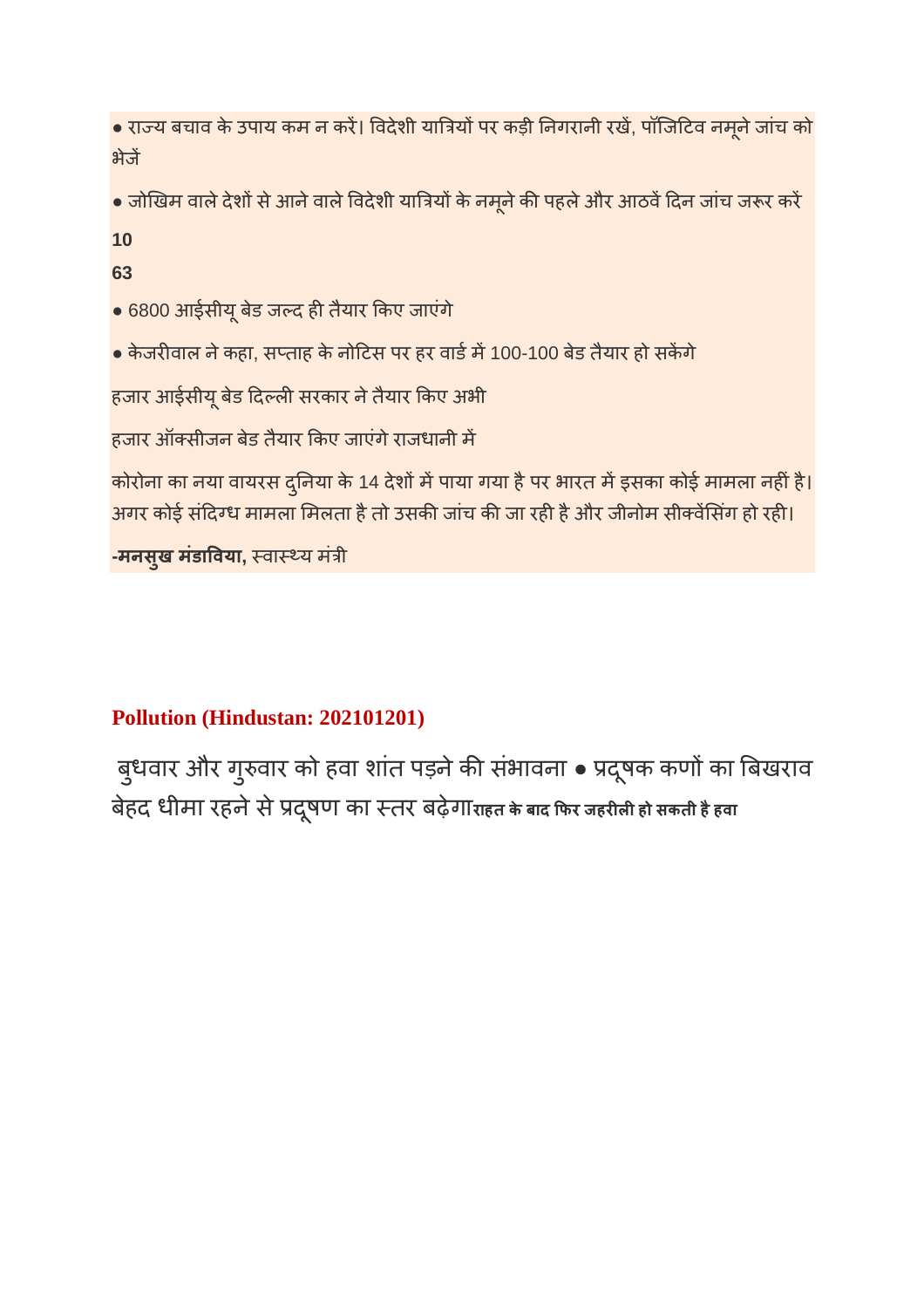**नई दल(.सं.)।** दलमअगलेदो दनके बीच दन के समय हके बादल देखनेको मल सकते हैं। जबकि, शाम के समय गरज-चमक हो सकती है। हालांकि, मौसम की इन गतिविधियों का तापमान पर खास असर पड़ने की संभावना नहीं है।

**दो दन दख सकतेहहके बादल**

के अंक पर रहा मंगलवार को औसत वायु गुणवत्ता सूचकांक मांग अंक पर रहा था सोमवार<br>को दिल्ली का औसत वायु गुणवत्ता सूचकांक अंकों का सुधार हुआ<br>एक्यूआई में 24 घंटों के<br>भीतर राजधानी दिल्ली के मदद

मौसम

राजधानी ममंगलवार सुबह हके कोहरेसेयता बाधत रह। वजय चौक पर कुछ ऐसा नजारा रहा। ● संजीव वमा

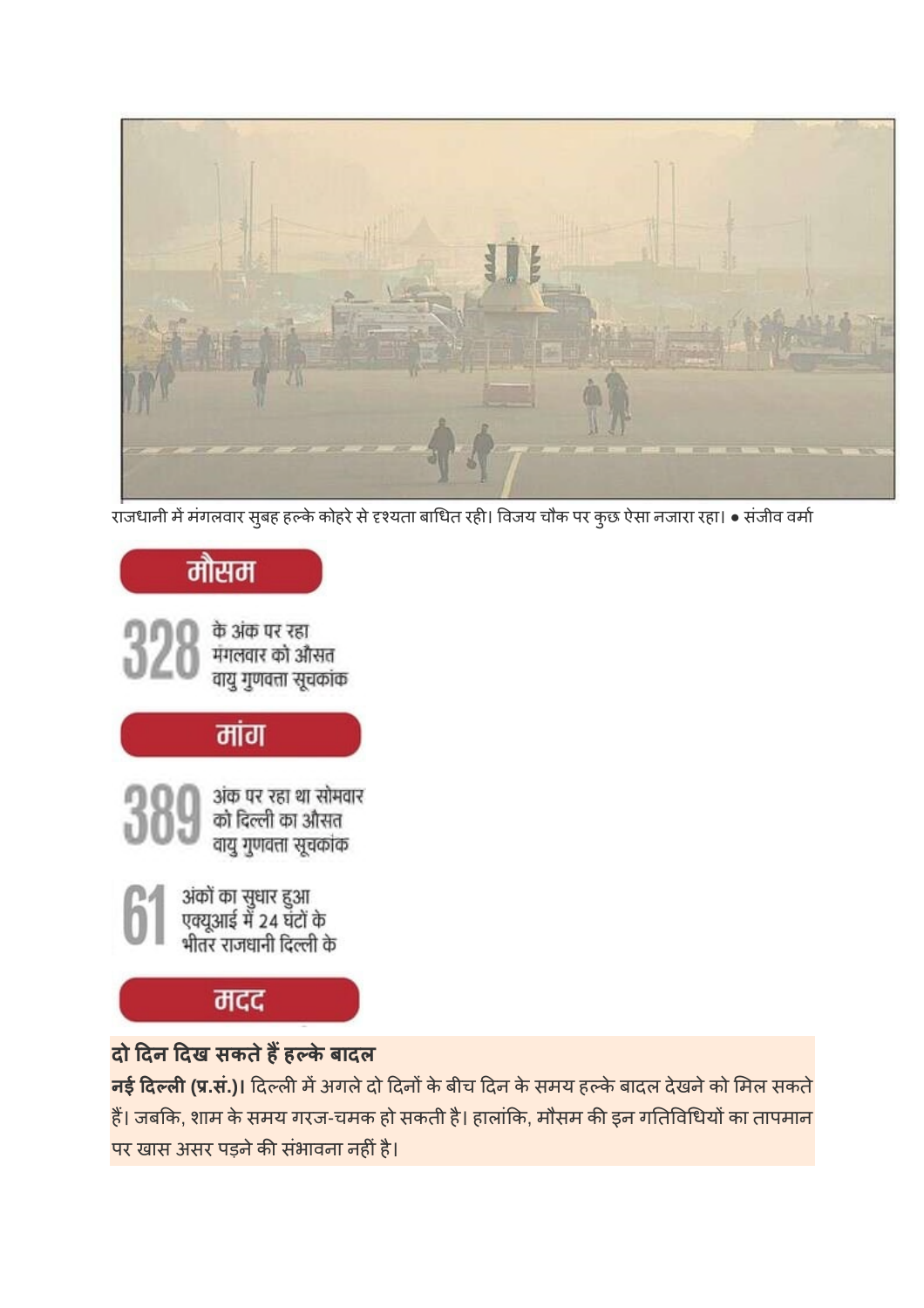दिल्ली के ज्यादातर हिस्सों में मंगलवार सुबह हल्का कोहरा रहा। दिन चढ़ने के साथ धूप निकल आई। हवा की गति 12 किलोमीटर प्रति घंटे तक होने के चलते वातावरण में छाई धुंध और प्रदूषण भी कुछ हद तक साफ हुआ। सफदरजंग मौसम केंद्र में अधिकतम तापमान 25.6 डिग्री सेल्सियस रिकॉर्ड किया गया।

### **समया उठाएंसांसद : कां ेस**

<mark>र्नई दिल्ली (प्र.सं.)।</mark> दिल्ली कांग्रेस के अध्यक्ष चौ. अनिल कुमार ने कहा है कि दिल्ली का प्रतिनिधित्व करने वाली आप और भाजपा के सांसदों को संसद के शीतकालीन सत्र में प्रदूषण की समस्या को उठाना चाहिए। ताकि, प्रदूषण की रोकथाम को लेकर समुचित कदम उठाए जा सके।

उन्होंने, मंगलवार को जारी बयान में कहा कि दिल्ली में वायु प्रदूषण का स्तर लगातार ही खतरनाक स्थिति में बना हुआ है। दिल्ली सरकार द्वारा प्रदूषण की रोकथाम के लिए बड़े-बड़े दावे किए गए। लेकिन, अभी तक इसमें सफलता नहीं मिली है।

### **भाजपा सासं दनेमाक बांटे**

**नई दिल्ली (व.सं.)।** उत्तर पूर्वी दिल्ली से भाजपा सांसद मनोज तिवारी ने सांसद रमेश बिधूड़ी और एनडीएमसी के उपाध्यक्ष सतीश उपाध्याय के साथ मंगलवार को पालिका बाजार मेट्रो स्टेशन के बाहर मास्क वितरित किए।

पूर्व भाजपा प्रदेश अध्यक्ष मनोज तिवारी ने कहा कि वर्ष 2016 से हर वर्ष हम लोग मास्क वितरण करते हैं जो समस्या का स्थायी समाधान नहीं है। प्रदूषण की समस्या का संपूर्ण निदान करने की जिम्मेदारी दिल्ली सरकार की है। रमेश बिधूड़ी और एनडीएमसी के उपाध्यक्ष सतीश उपाध्याय ने भी दिल्ली सरकार पर नशाना साधा।

### **यहांहाल सबसेखराब**

**थान एयूआई** आनंद वहार 364 जहांगीरपुरी 356 वारका-8 350 ववेक वहार 347 रोहणी 344

### **हवा कगत चार कमी तघंटेरहेगी**

मौसम विभाग का अनुमान है कि बुधवार और गुरुवार के दिन राजधानी दिल्ली में हवा शांत पड़ने की संभावना है। हवा जब चलेगी भी तब उसकी रफ्तार चार किलोमीटर प्रति घंटे से कम ही रहेगी। इसके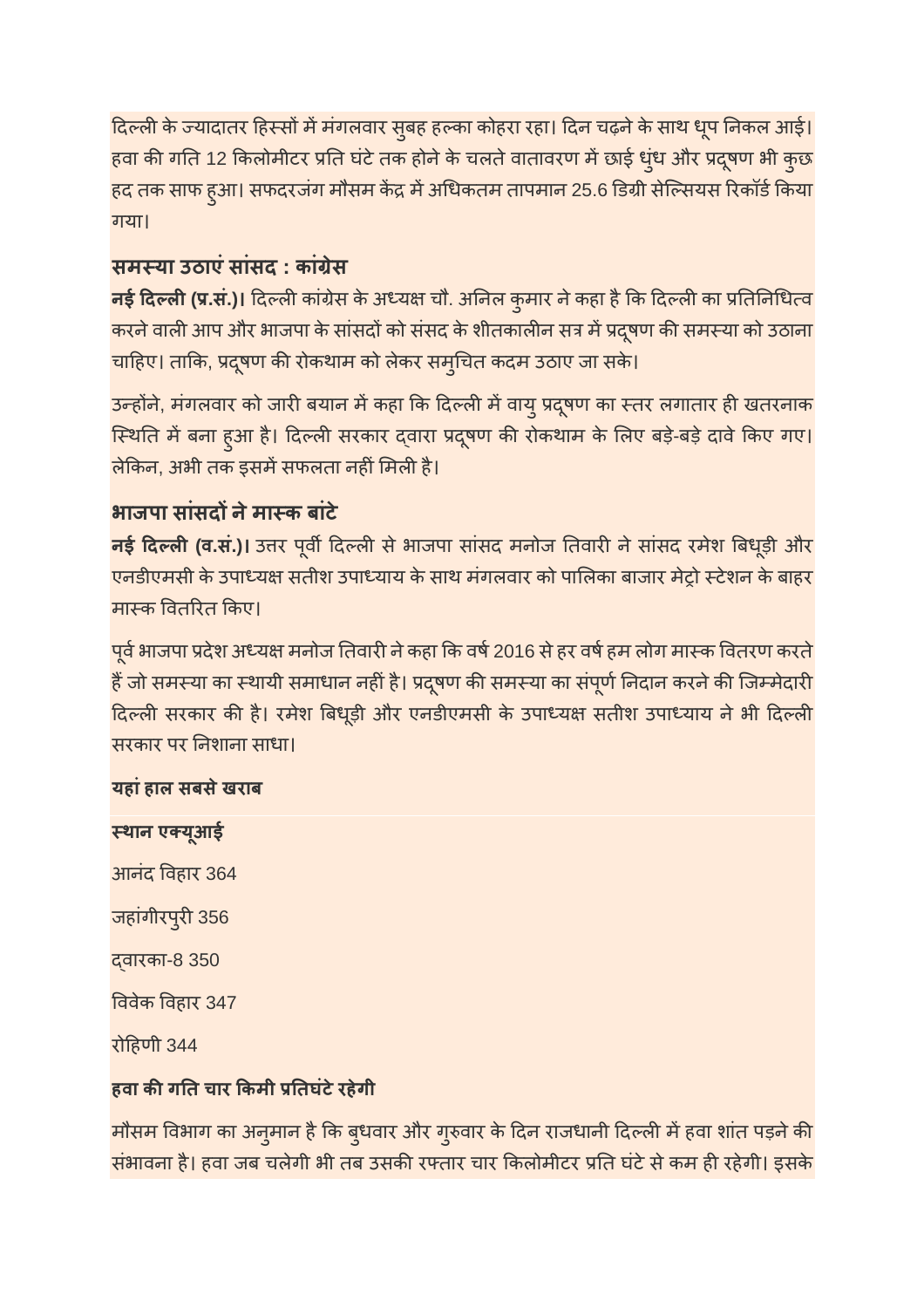चलते प्रदूषक कणों का बिखराव बेहद धीमा रहेगा और वे ज्यादा देर तक वातावरण में बने रहेंगे। इसी के चलते बुधवार और गुरुवार को प्रदूषण के स्तर में बढ़ोतरी का अंदेशा है।

### **परालका धआु ंसफएक फसद**

सफर के मुताबिक मंगलवार के दिन दिल्ली के प्रदूषण में पराली की हिस्सेदारी सिर्फ एक फीसदी रही। इस दौरान पराली जलाने की 186 घटनाएं दर्ज की गई हैं।

### **नई दल| मुख संवाददाता**

राजधानी दिल्ली में तेज हवा के चलते मंगलवार को प्रदूषण से थोड़ी राहत रही। दिल्ली का वायु गुणवत्ता सूचकांक बेहद खराब श्रेणी के निचले स्तर पर रहा। लेकिन, हवा शांत पड़ने से अगले दो दिनों के बीच हवा में प्रदुषण का स्तर और भी ज्यादा बढ़ने का अंदेशा जाहिर किया गया है।

दिल्ली के लोगों को प्रदूषण से भरी जहरीली हवा से अभी राहत मिलती नहीं दिख रही है। हालांकि, हवा की गति थोड़ा तेज होने के चलते मंगलवार को प्रदूषण के स्तर में गिरावट आई। केन्द्रीय प्रदूषण नियंत्रण बोर्ड के मुताबिक मंगलवार को दिल्ली का औसत वायु गुणवत्ता सूचकांक 328 के अंक पर रहा। इस स्तर की हवा को बेहद खराब श्रेणी में रखा जाता है। इससे पहले सोमवार के दिन सूचकांक 389 के अंक पर रहा था। यानी चौबीस घंटों के भीतर ही इसमें 61 अंकों का सुधार हुआ है। कई दिनों बाद ऐसा हुआ है कि दिल्ली का कोई भी इलाका ऐसा नहीं है जहां का वायु गुणवत्ता सूचकांक 400 के अंक से ऊपर यानी गंभीर श्रेणी में हो। हालांकि, सीपीसीबी के मुताबिक दिल्ली की हवा में अभी भी ढाई गुने से ज्यादा दषूण मौजूद है।

मंगलवार की शाम को चार बजे हवा में प्रदूषक कण पीएम 10 का स्तर 272 माइक्रोग्राम प्रति घन मीटर रहा। जबकि, पीएम 2.5 का स्तर 142 माइक्रोग्राम प्रति घन मीटर पर रहा। मानकों के म्**ताबिक हवा** मे पीएम 10 की मात्रा 100 और पीएम 2.5 की मात्रा 60 माइक्रोग्राम प्रति घन मीटर से नीचे होनी चाहिए। तभी उसे स्वास्थ्यकारी माना जाता है।

### **Health Care Services (Hindustan: 202101201)**

दिल्ली सरकार के स्वास्थ्य विभाग ने आदेश जारी किया, जरूरत के अनुसार वार्ड बनाए जाएंगे **एलएनजेपी महोगा ओम ोन सेसं मत मरजका इलाज**ऑसीजन कखपत पर रहेगी नजर : सीएम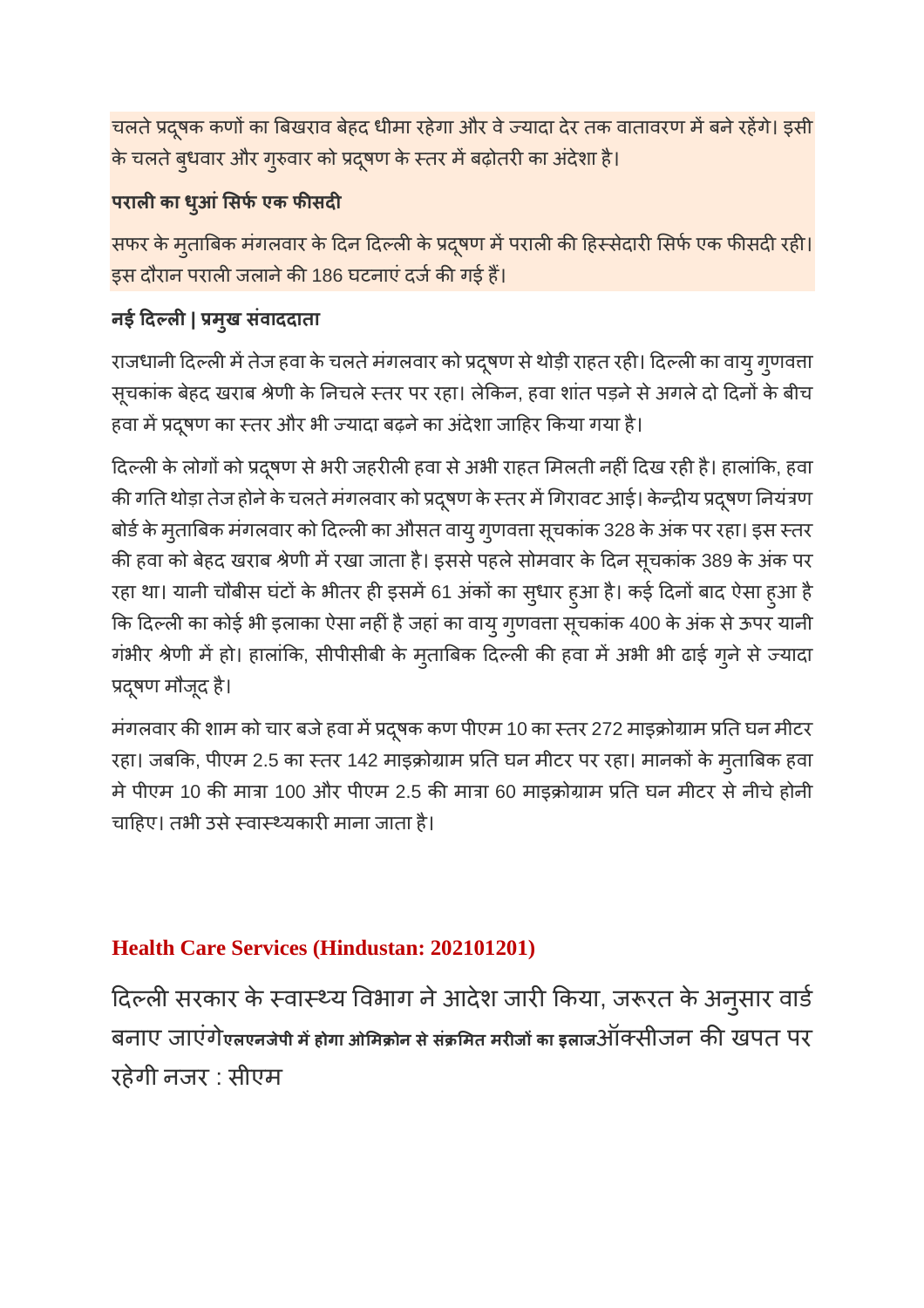







अरविंद केजरीवाल। • मुख्यमंत्री

### **दलहवाईअडेपर 1500 याी ठहर सकगे**

**नई दिल्ली (एजेंसी)।** कोरोना वायरस के नए स्वरूप ओमीक्रोन के कारण होने वाले संक्रमण को लेकर बढ़ती चिंताओं के बीच अंतरराष्ट्रीय हवाई अड़डों ने यात्रियों के लिए मध्यरात्रि से कठोर दिशानिर्देशों को लागू करने की तैयारी की है। इसी के चलते दिल्ली अंतरराष्ट्रीय हवाई अड्डे पर एक समय में 1500 अंतरराष्ट्रीय यात्रियों के लिए रुकने की व्यवस्था की गई है। इनमें जोखिम वाले देशों से आने वाले लोग भी शामल ह।

अधिकारियों ने मंगलवार को इस बारे में बताया कि ये सभी यात्री आगमन के बाद तब तक यहां रुकेंगे, जब तक उनकी आरटी-पीसीआर जांच की रिपोर्ट नहीं आ जाती। जांच कराने वाले प्रत्येक यात्री से लगभग 1,700 रुपये शुल्क लिया जाएगा। इस राशि में आरटीपीसीआर जांच शुल्क और जांच परिणाम आने तक हवाई अड्डे पर उनके ठहरने के दौरान भोजन और पानी का शुल्क शामिल है। जारी किए गए दिशानिर्देशों के अनुसार जोखिम वाले देशों से आने वाले सभी यात्रियों को अनिवार्य रूप से आरटीपीसीआर जांच करानी होगी, वहीं दूसरे देशों से आने वाले पांच प्रतिशत यात्रियों को जांच से गुजरना होगा।

**नई दल| वरठ संवाददाता**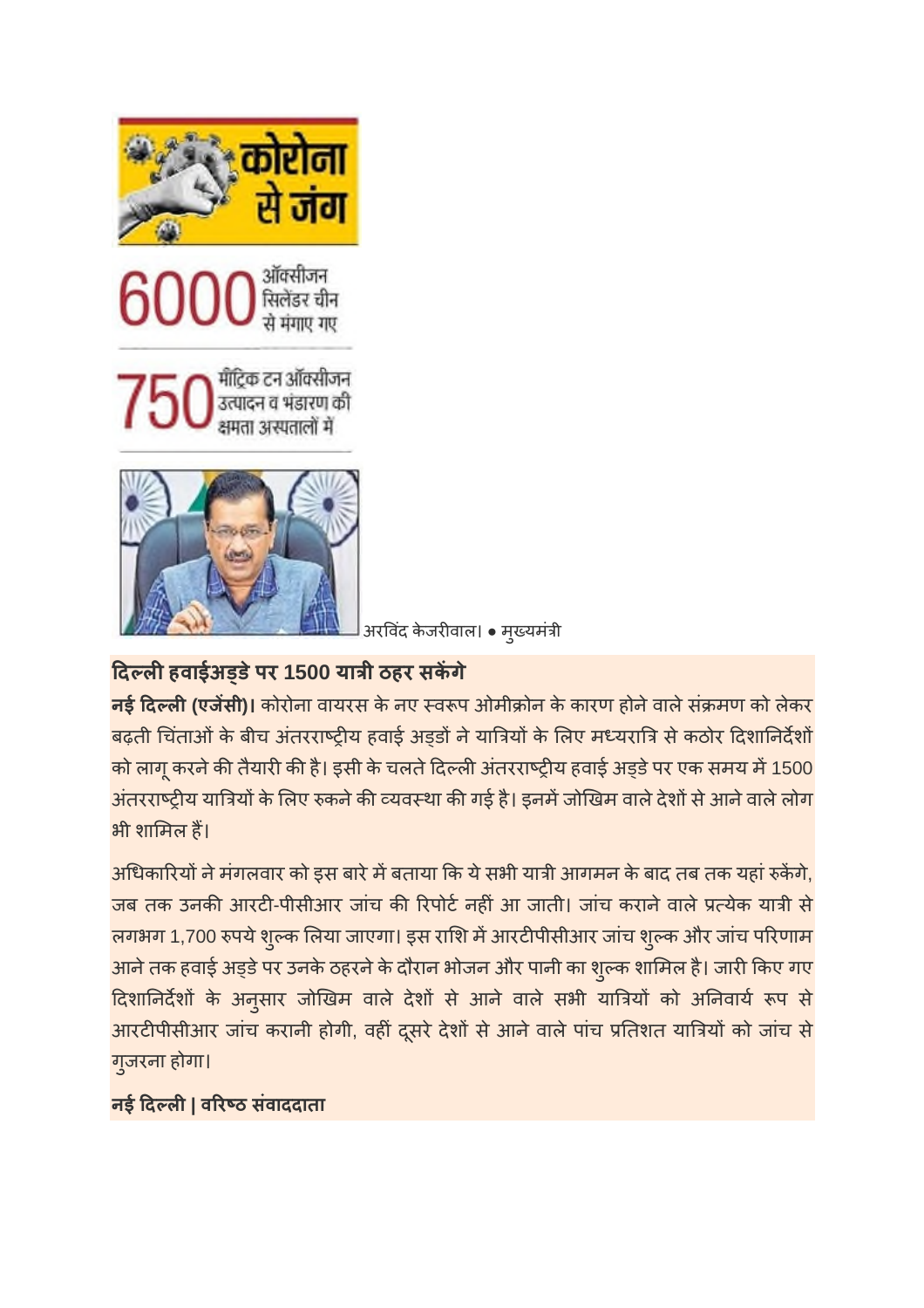मुख्यमंत्री अरविंद केजरीवाल ने कहा कि हम सभी निजी और सरकारी अस्पतालों के ऑक्सीजन टैंक में टेलीमेंट्री यंत्र लगा रहे हैं। इससे अस्पताल के पास कितना ऑक्सीजन बचा है, उसका वास्तविक समय में डाटा नियंत्रण कक्ष को मिलता रहेगा।

इसके अलावा ऑक्सीजन की खपत का औसत क्या है, उससे हम पूर्वान्**मान लगा सकेंगे कि अस्पताल** में अगले कुछ दिनों में कितने ऑक्सीजन की खपत हो सकती है।

**अस्पतालों में लगाए ऑक्सीजन संयंत्र:** मुख्यमंत्री अरविंद केजरीवाल ने कहा कि आज दिल्ली के अस्पतालों में उत्पादन और भंडारण की बात करें तो कुल क्षमता 750 मीट्रिक टन की है। सभी अस्पतालों में ऑक्सीजन उत्पादन संयंत्र लगाए गए है, उससे 121 मीट्रिक टन ऑक्सीजन का उत्पादन होता है। इसके अलावा अगर केंद्र सरकार ऑक्सीजन देती है तो उसे रखने के लिए 442 मीटिक टन के स्टोरेज टैंक बनाए गए हैं। इसके अलावा आपात स्थिति में सिलेंडर के तीन रिफिलिंग प्लांट हैं, जिससे रोज 1500 ऑक्सीजन सिलेंडर भरे जा सकते हैं। हमने 6000 ऑक्सीजन सिलेंडर चीन से मंगाकर सिलेंडर बैंक तैयार किया है। सरकार 15 ऑक्सीजन टैंकर भी खरीद रही है।

### **Blood Group A and B (Hindustan: 202101201)**

**ए, बी रत समूह वालेकोरोना सेअधक सतकरह**

## अध्ययन

### **िथत**

- **ओ और एबी रत समूह वालेसं मण सेकम भावत हुए**
- **सर गंगाराम अपताल मकोरोना मरजपर कया गया अययन**

### **2586 कोरोना सं मतकेआंकड़पर शोध**

अस्पताल के डिपार्टमेंट ऑफ रिसर्च की कंसल्टेंट डॉक्टर रश्मि राणा ने बताया कि रक्त समूह और कोरोना वायरस के बीच संबंध पता लगाने के लिए यह अध्ययन किया गया। इसमें रक्त समूह के साथ कोविड-19 की संवेदनशीलता, बीमारी का इलाज, स्वस्थ होने में लगने वाला समय और मृत्यु दर की जांच की गई है। इस अध्ययन में 2586 कोरोना पीड़ितों को शामिल किया गया। इन्हें 8 अप्रैल 2020 से 4 अक्तूबर 2020 के बीच गंगाराम में भर्ती कराया गया था।

### **नई दल| वरठ संवाददाता**